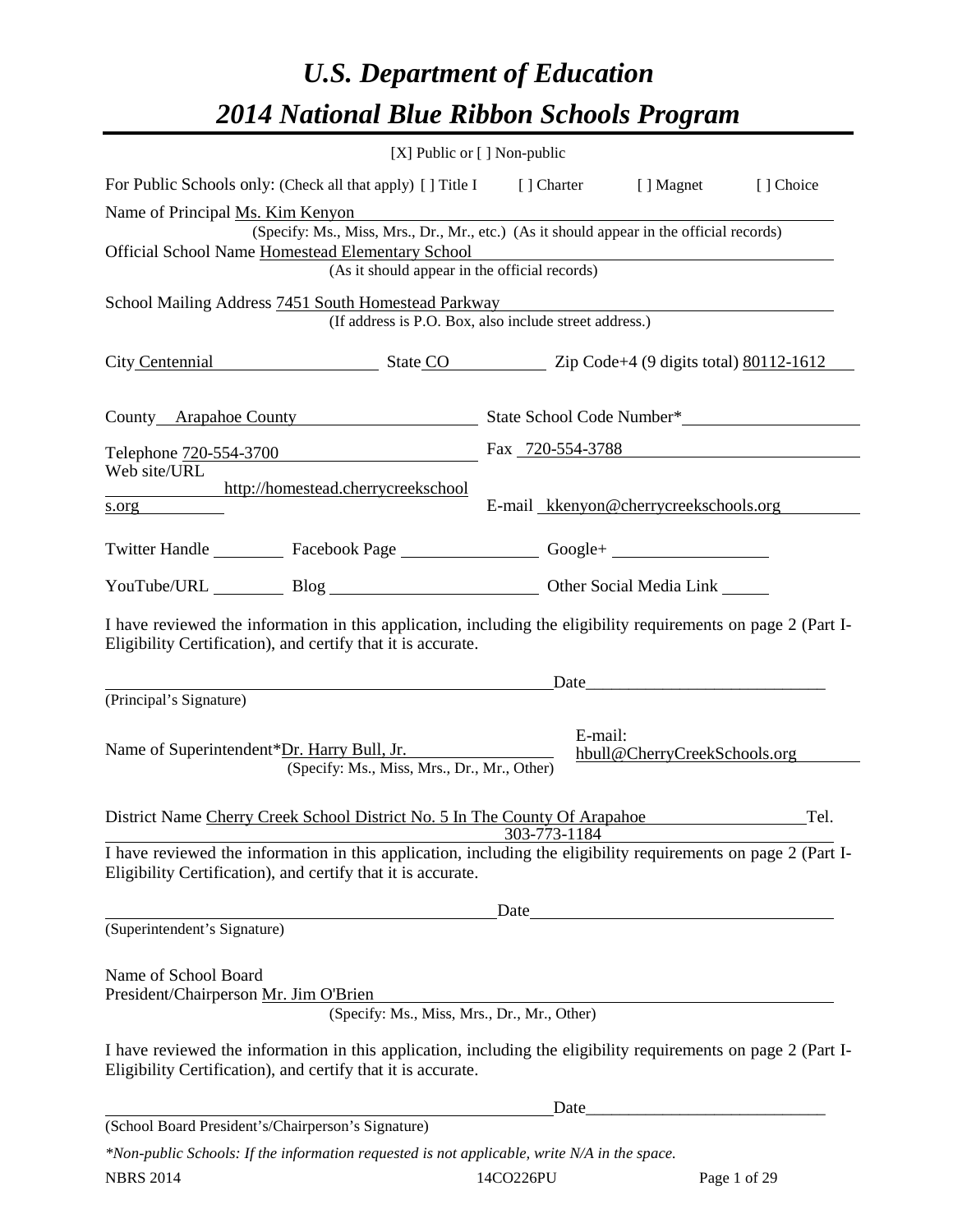#### **Include this page in the school's application as page 2.**

The signatures on the first page of this application (cover page) certify that each of the statements below concerning the school's eligibility and compliance with U.S. Department of Education, Office for Civil Rights (OCR) requirements is true and correct.

- 1. The school configuration includes one or more of grades K-12. (Schools on the same campus with one principal, even a K-12 school, must apply as an entire school.)
- 2. The school has made its Annual Measurable Objectives (AMOs) or Adequate Yearly Progress (AYP) each year for the past two years and has not been identified by the state as "persistently dangerous" within the last two years.
- 3. To meet final eligibility, a public school must meet the state's AMOs or AYP requirements in the 2013-2014 school year and be certified by the state representative. Any status appeals must be resolved at least two weeks before the awards ceremony for the school to receive the award.
- 4. If the school includes grades 7 or higher, the school must have foreign language as a part of its curriculum.
- 5. The school has been in existence for five full years, that is, from at least September 2008 and each tested grade must have been part of the school for the past three years.
- 6. The nominated school has not received the National Blue Ribbon Schools award in the past five years: 2009, 2010, 2011, 2012, or 2013.
- 7. The nominated school has no history of testing irregularities, nor have charges of irregularities been brought against the school at the time of nomination. The U.S. Department of Education reserves the right to disqualify a school's application and/or rescind a school's award if irregularities are later discovered and proven by the state.
- 8. The nominated school or district is not refusing Office of Civil Rights (OCR) access to information necessary to investigate a civil rights complaint or to conduct a district-wide compliance review.
- 9. The OCR has not issued a violation letter of findings to the school district concluding that the nominated school or the district as a whole has violated one or more of the civil rights statutes. A violation letter of findings will not be considered outstanding if OCR has accepted a corrective action plan from the district to remedy the violation.
- 10. The U.S. Department of Justice does not have a pending suit alleging that the nominated school or the school district as a whole has violated one or more of the civil rights statutes or the Constitution's equal protection clause.
- 11. There are no findings of violations of the Individuals with Disabilities Education Act in a U.S. Department of Education monitoring report that apply to the school or school district in question; or if there are such findings, the state or district has corrected, or agreed to correct, the findings.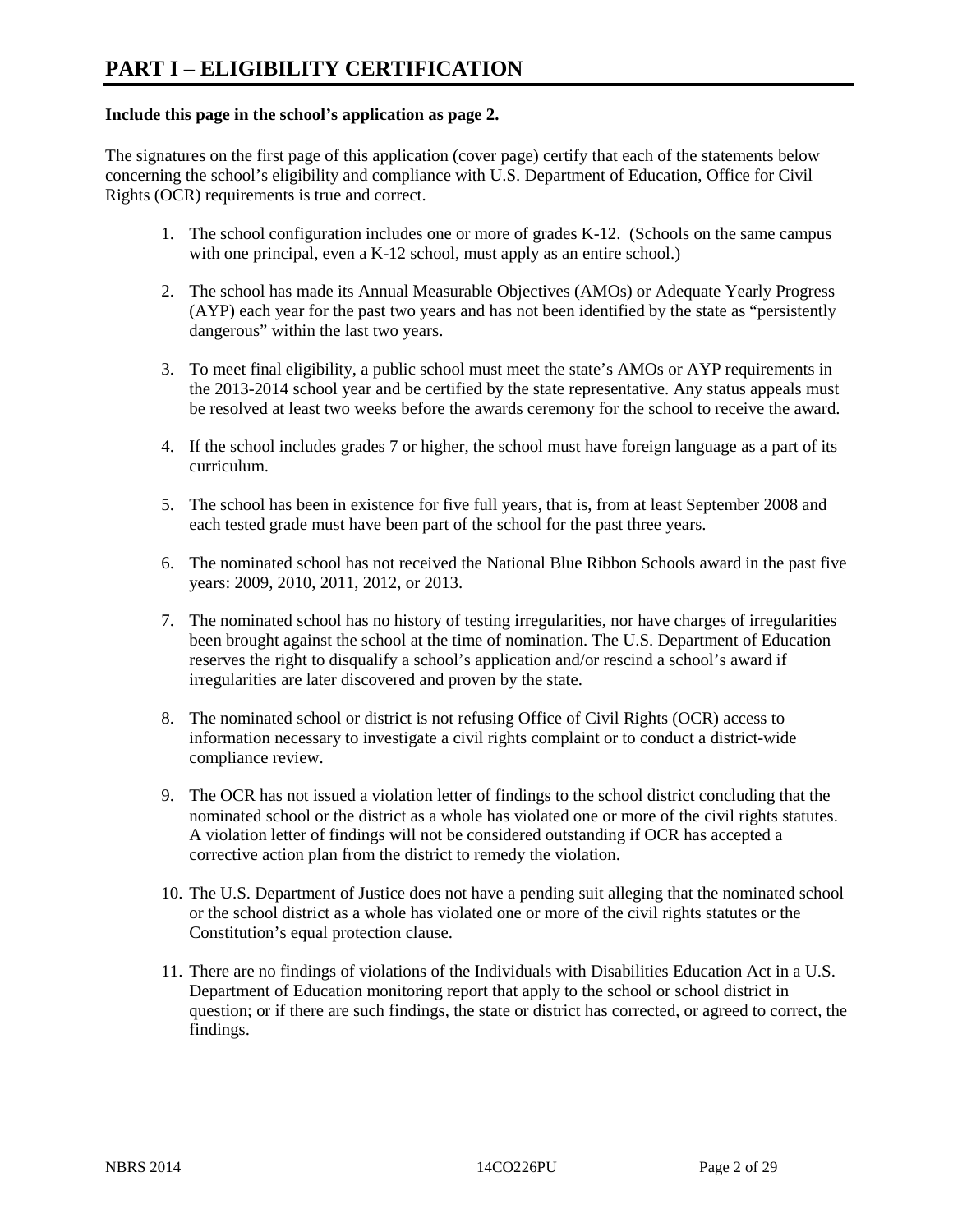### **PART II - DEMOGRAPHIC DATA**

#### **All data are the most recent year available.**

**DISTRICT** (Question 1 is not applicable to non-public schools)

| Number of schools in the district<br>(per district designation): | $\frac{43}{2}$ Elementary schools (includes K-8)<br>13 Middle/Junior high schools |  |
|------------------------------------------------------------------|-----------------------------------------------------------------------------------|--|
|                                                                  | 7 High schools                                                                    |  |
|                                                                  | $0 K-12$ schools                                                                  |  |

63 TOTAL

**SCHOOL** (To be completed by all schools)

- 2. Category that best describes the area where the school is located:
	- [] Urban or large central city
	- [ ] Suburban with characteristics typical of an urban area
	- [X] Suburban
	- [ ] Small city or town in a rural area
	- [ ] Rural
- 3. 3 Number of years the principal has been in her/his position at this school.
- 4. Number of students as of October 1 enrolled at each grade level or its equivalent in applying school:

| Grade                           | # of         | # of Females | <b>Grade Total</b> |
|---------------------------------|--------------|--------------|--------------------|
|                                 | <b>Males</b> |              |                    |
| <b>PreK</b>                     | 0            | $\theta$     | $\Omega$           |
| K                               | 37           | 41           | 78                 |
| $\mathbf{1}$                    | 46           | 50           | 96                 |
| $\overline{2}$                  | 42           | 50           | 92                 |
| 3                               | 50           | 42           | 92                 |
| 4                               | 50           | 33           | 83                 |
| 5                               | 50           | 49           | 99                 |
| 6                               | 0            | 0            | 0                  |
| 7                               | 0            | 0            | 0                  |
| 8                               | 0            | 0            | 0                  |
| 9                               | 0            | 0            | 0                  |
| 10                              | 0            | 0            | 0                  |
| 11                              | 0            | 0            | 0                  |
| 12                              | 0            | 0            | $\theta$           |
| <b>Total</b><br><b>Students</b> | 275          | 265          | 540                |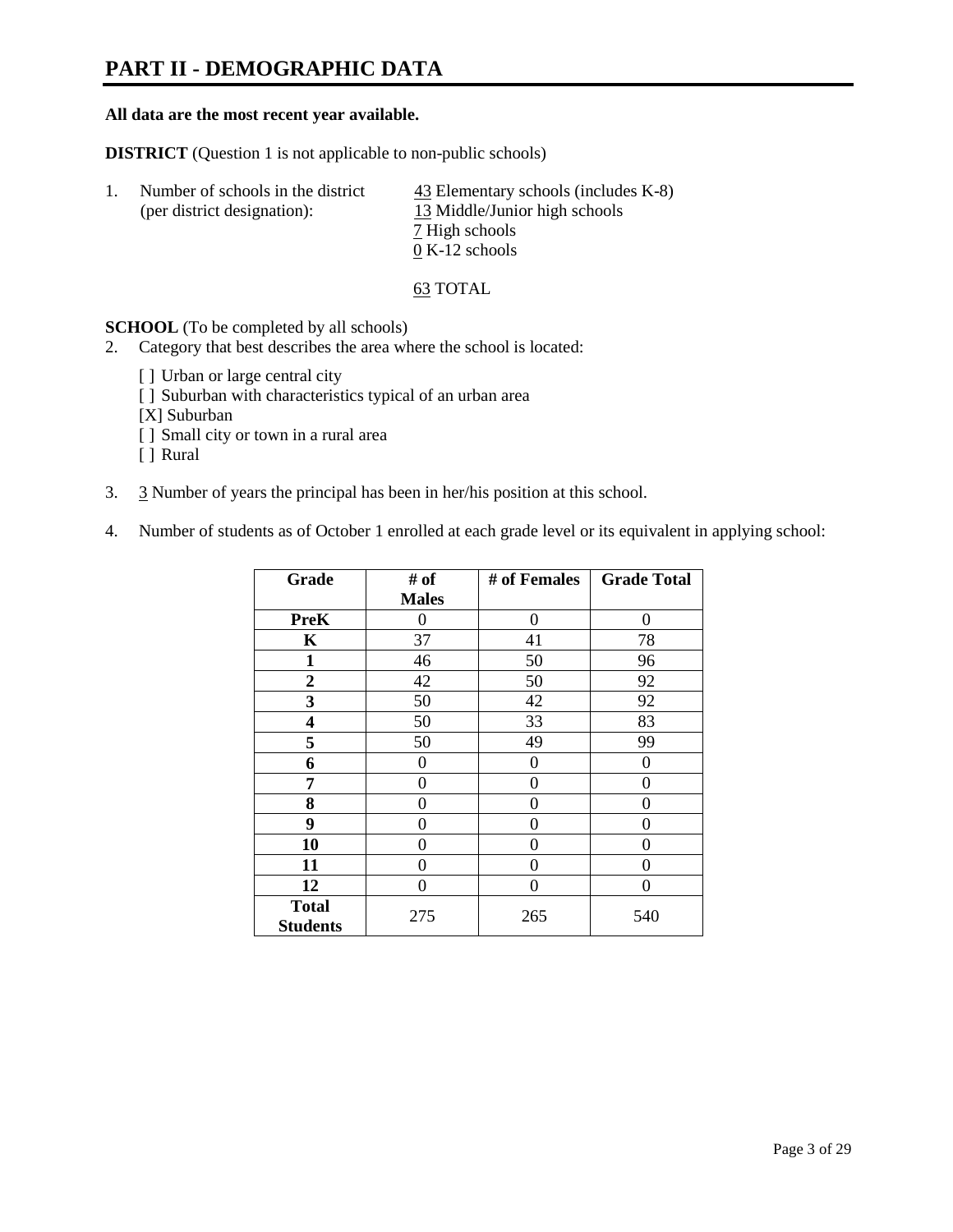the school: 12 % Asian

5. Racial/ethnic composition of  $1\%$  American Indian or Alaska Native 2 % Black or African American 9 % Hispanic or Latino 1 % Native Hawaiian or Other Pacific Islander 71 % White 4 % Two or more races **100 % Total** 

(Only these seven standard categories should be used to report the racial/ethnic composition of your school. The Final Guidance on Maintaining, Collecting, and Reporting Racial and Ethnic Data to the U.S. Department of Education published in the October 19, 2007 *Federal Register* provides definitions for each of the seven categories.)

6. Student turnover, or mobility rate, during the 2012 - 2013 year: 7%

This rate should be calculated using the grid below. The answer to (6) is the mobility rate.

| <b>Steps For Determining Mobility Rate</b>         | Answer |
|----------------------------------------------------|--------|
| (1) Number of students who transferred to          |        |
| the school after October 1, 2012 until the         | 18     |
| end of the school year                             |        |
| (2) Number of students who transferred             |        |
| <i>from</i> the school after October 1, 2012 until | 22     |
| the end of the 2012-2013 school year               |        |
| (3) Total of all transferred students [sum of      | 40     |
| rows $(1)$ and $(2)$ ]                             |        |
| (4) Total number of students in the school as      | 555    |
| of October 1                                       |        |
| $(5)$ Total transferred students in row $(3)$      | 0.072  |
| divided by total students in row (4)               |        |
| $(6)$ Amount in row $(5)$ multiplied by 100        |        |

#### 7. English Language Learners (ELL) in the school:  $9\%$

50 Total number ELL

Number of non-English languages represented: 14 Specify non-English languages: German, Teluga, Bulganan, Urau, Spanish, French, Hindi, Russian, Mandarin, Korean, Tamil, Amharic, Malayalam, Gujarati

8. Students eligible for free/reduced-priced meals: 7%

Total number students who qualify: 38

If this method is not an accurate estimate of the percentage of students from low-income families, or the school does not participate in the free and reduced-priced school meals program, supply an accurate estimate and explain how the school calculated this estimate.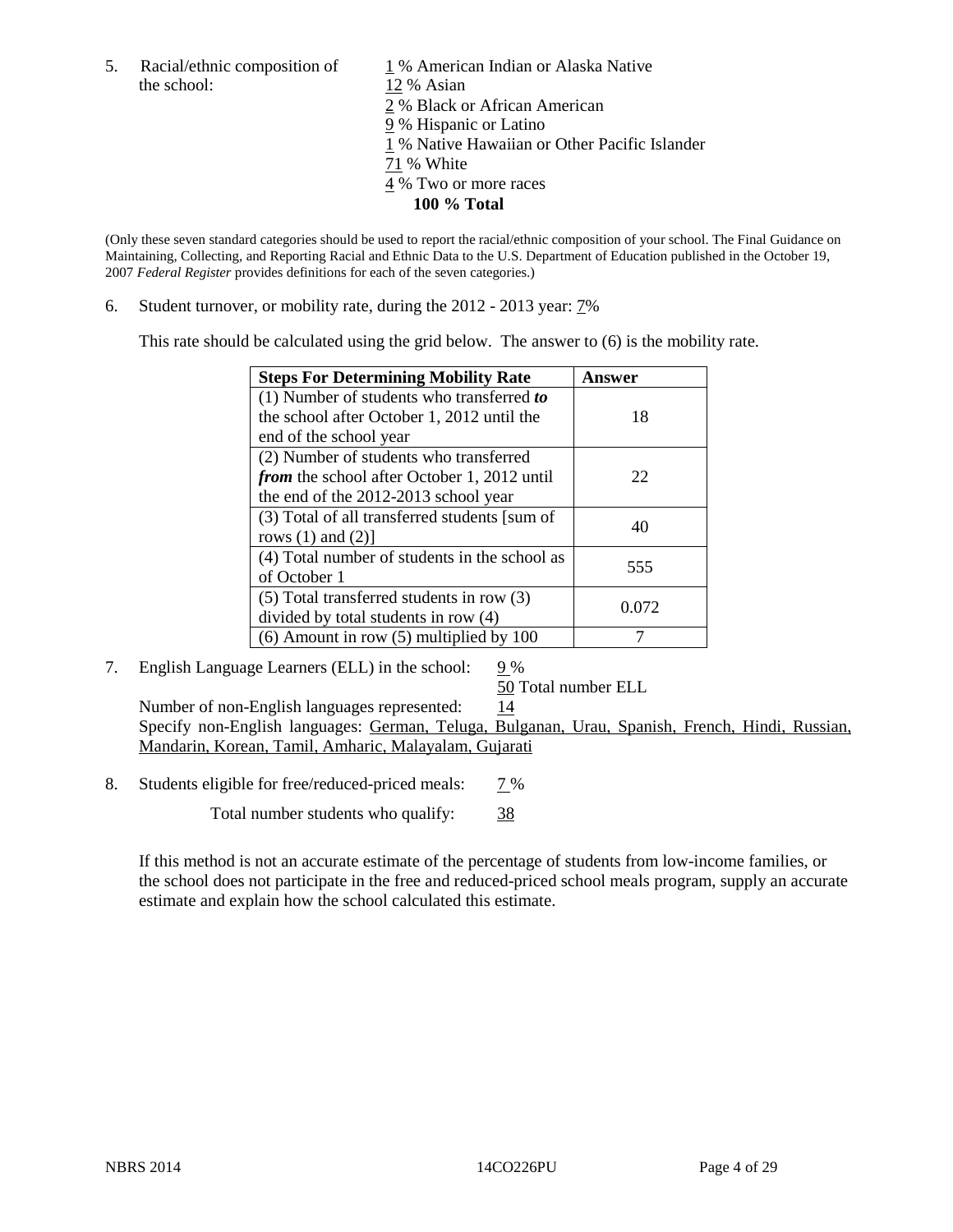28 Total number of students served

Indicate below the number of students with disabilities according to conditions designated in the Individuals with Disabilities Education Act. Do not add additional categories.

| 0 Autism                | 0 Orthopedic Impairment                 |
|-------------------------|-----------------------------------------|
| 0 Deafness              | 1 Other Health Impaired                 |
| 0 Deaf-Blindness        | 12 Specific Learning Disability         |
| 0 Emotional Disturbance | 14 Speech or Language Impairment        |
| 1 Hearing Impairment    | 0 Traumatic Brain Injury                |
| 0 Mental Retardation    | 0 Visual Impairment Including Blindness |
| 0 Multiple Disabilities | 0 Developmentally Delayed               |
|                         |                                         |

10. Use Full-Time Equivalents (FTEs), rounded to nearest whole numeral, to indicate the number of personnel in each of the categories below:

|                                       | <b>Number of Staff</b> |
|---------------------------------------|------------------------|
| Administrators                        |                        |
| Classroom teachers                    | 22                     |
| Resource teachers/specialists         |                        |
| e.g., reading, math, science, special | 8                      |
| education, enrichment, technology,    |                        |
| art, music, physical education, etc.  |                        |
| Paraprofessionals                     | $\mathfrak{D}$         |
| Student support personnel             |                        |
| e.g., guidance counselors, behavior   |                        |
| interventionists, mental/physical     |                        |
| health service providers,             |                        |
| psychologists, family engagement      |                        |
| liaisons, career/college attainment   |                        |
| coaches, etc.                         |                        |
|                                       |                        |

11. Average student-classroom teacher ratio, that is, the number of students in the school divided by the FTE of classroom teachers, e.g.,  $22:1$   $24:1$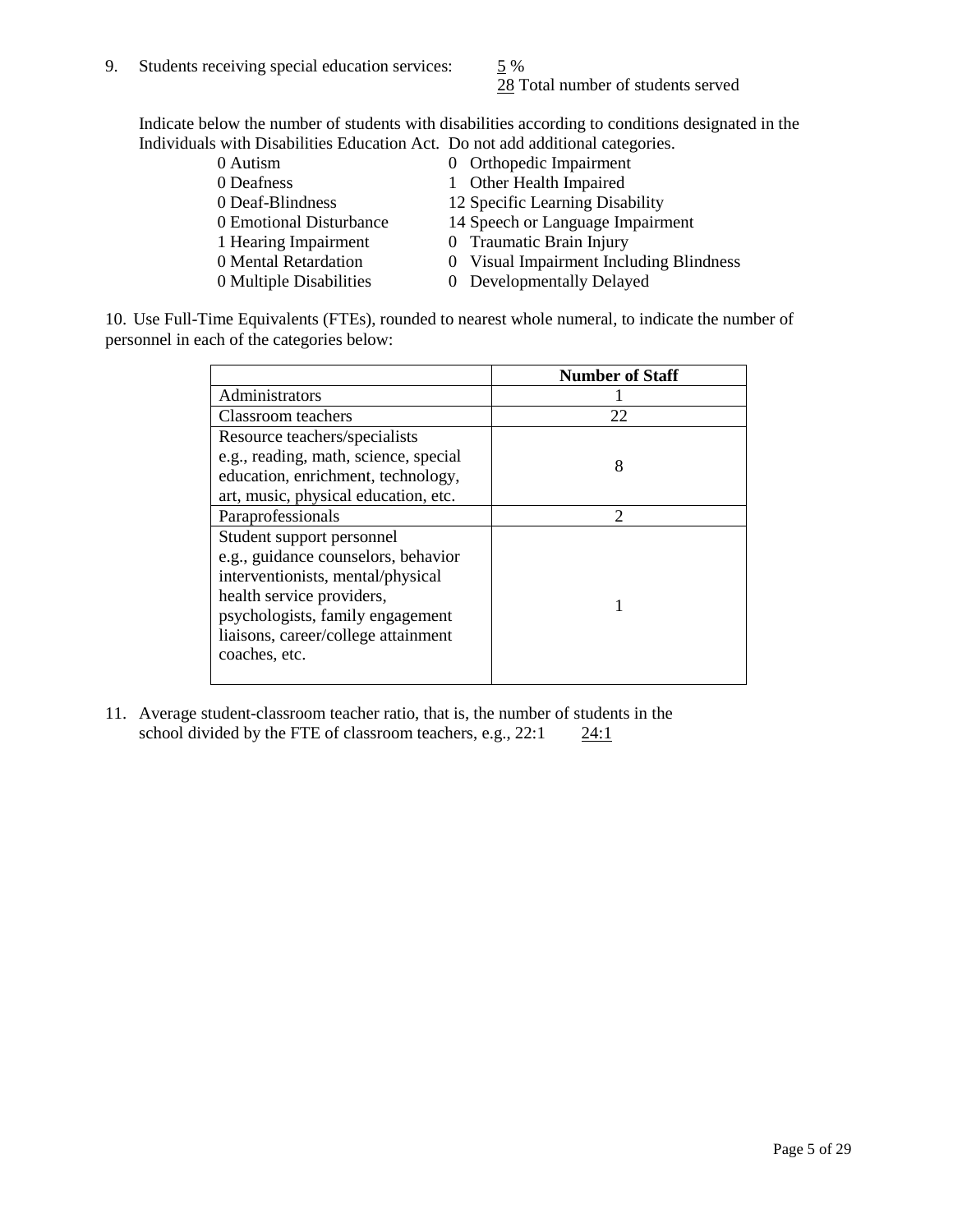12. Show daily student attendance rates. Only high schools need to supply yearly graduation rates.

| <b>Required Information</b> | 2012-2013 | 2011-2012 | 2010-2011 | 2009-2010 | 2008-2009 |
|-----------------------------|-----------|-----------|-----------|-----------|-----------|
| Daily student attendance    | 99%       | 96%       | 96%       | 96%       | 97%       |
| High school graduation rate | 0%        | 0%        | 0%        | 0%        | 0%        |

#### 13. **For schools ending in grade 12 (high schools)**

Show percentages to indicate the post-secondary status of students who graduated in Spring 2013

| <b>Post-Secondary Status</b>                  |    |
|-----------------------------------------------|----|
| Graduating class size                         |    |
| Enrolled in a 4-year college or university    | 0% |
| Enrolled in a community college               | 0% |
| Enrolled in career/technical training program | 0% |
| Found employment                              | 0% |
| Joined the military or other public service   | 0% |
| <b>Ther</b>                                   | 2% |

14. Indicate whether your school has previously received a National Blue Ribbon Schools award. Yes  $No \underline{X}$ 

If yes, select the year in which your school received the award.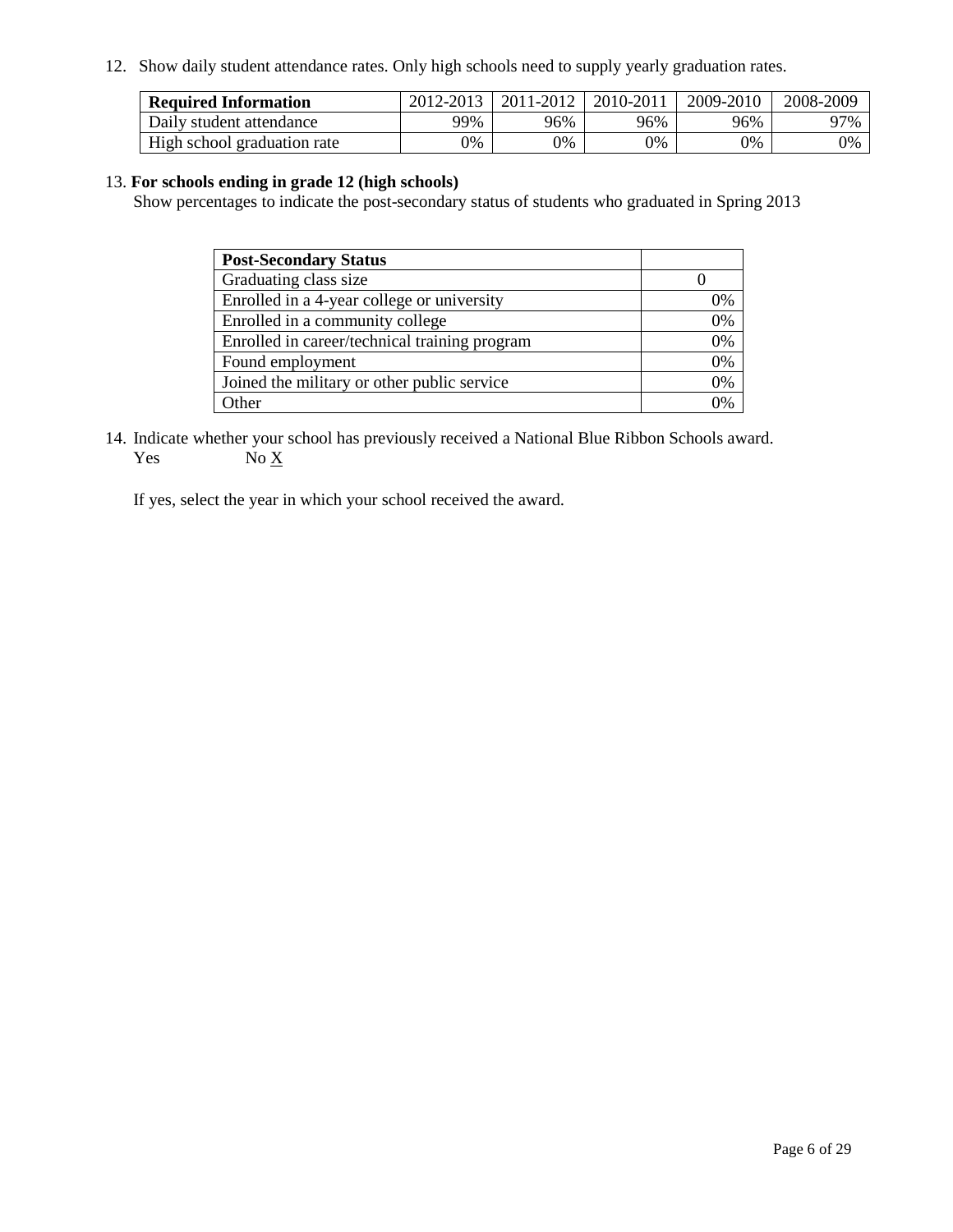### **PART III – SUMMARY**

As Colorado celebrated its centennial in 1976, Homestead Elementary School opened its doors. Located in Centennial, Colorado, Homestead channels the pioneer spirit and determination for which it is named. Various trail names designate each grade-level area and students follow these trails to become lifelong learners and global citizens.

Our vision goes beyond classrooms to create an entire culture of learning and discovery. Homestead's staff believes in inspiring our students, ourselves and our community to think, learn, achieve and care. Teachers work collaboratively to provide students a well-balanced, exceptional education in a nurturing learning environment. We know students learn best when they are respected, valued, safe, held to high standards and given clear expectations. Our teachers create an environment that encourages creativity, giving students opportunities to make choices and be responsible for their own learning. We understand the important role health, physical activity, and wellness play in helping our students be prepared to learn and our educators be at their best to teach. Students are invited to participate in Walkin' Wheelin' Wednesdays and ride their bikes to school. Our staff received a \$10,000 Health and Wellness grant from Kaiser Permanente to support healthy living, and we participate in weekly yoga classes, a walking club and share nutritious meals.

We are a close-knit community of critical thinkers, caring citizens and capable learners. Homestead is not serviced by school buses, representing one of the few walk-in schools in the district and making us an integral part of our community. Our school is enriched with students from a variety of cultural backgrounds such as Indian, Korean and Russian, with 15 languages represented. We are a welcoming school for others, with 100 students from surrounding districts joining our student body. These learners come from Aurora, Denver, Douglas County and Littleton and quickly become passionate "Homestead Hawks."

We know the power of mentors and role models. Over Homestead's almost forty year history, parents and volunteers have been actively involved and committed to helping students take advantage of excellent opportunities. Our supportive parents and hundreds of community volunteers give our students the benefit of their time, expertise and resources. Our Parent Teacher Community Organization (PTCO) is vibrant, and their fundraising efforts and school events add a deeper layer of community to our school and offer our students rich experiences beyond the classroom.

Learning does not end at Homestead Elementary at 3:15. Homestead students are involved in many extracurricular activities. They expand their thinking and discover new interests through academic intramurals, Battle of the Books, chess club, Fifth Gear, foreign languages, Girls on the Run, Mad Science, One-on-One Reading, Reading Together, Rockin' Writers Club and Wagon Wheel Press.

We are a forward-thinking school that also values history and tradition. Our strong traditions are the foundation for success and they create engaging opportunities to learn about history, culture and the world. For instance, after visiting the National Western Stock Show, kindergartners participate in the Kindergarten Rodeo, dressing up and participating in activities true to Colorado pioneers. First graders "travel to Asia," learning about various cultures through art, food and entertainment. Second graders create and sell their wares at the Mexican Market. Third graders spend a day on the El Camino Trail engaging in teamwork activities. Prairie Days finds fourth graders simulating the lives of early Colorado pioneers. Fifth grade students create a Colonial Museum after learning about American Revolutionary life. Our community joins in these traditions, including Fall Festival, charity community run, Bingo night, sock hop, bicycle rodeo, Homestead's "Macy's Thanksgiving Day Parade" and book fairs.

We are proud to have given our best to generations of young learners. Homestead has earned the John J. Irwin Award of Excellence, Colorado's award for academic success, every year since the inception of this award in 2001. In 2012, Homestead earned the Governor's Distinguished Improvement award for exceptional student growth. Data results from the 2012-2013 reading and math Transitional Colorado Assessment Program (TCAP), indicated at every grade span, and for every disaggregated group with fifteen or more students, the percentage of students scoring at proficient or advanced levels was above the 85th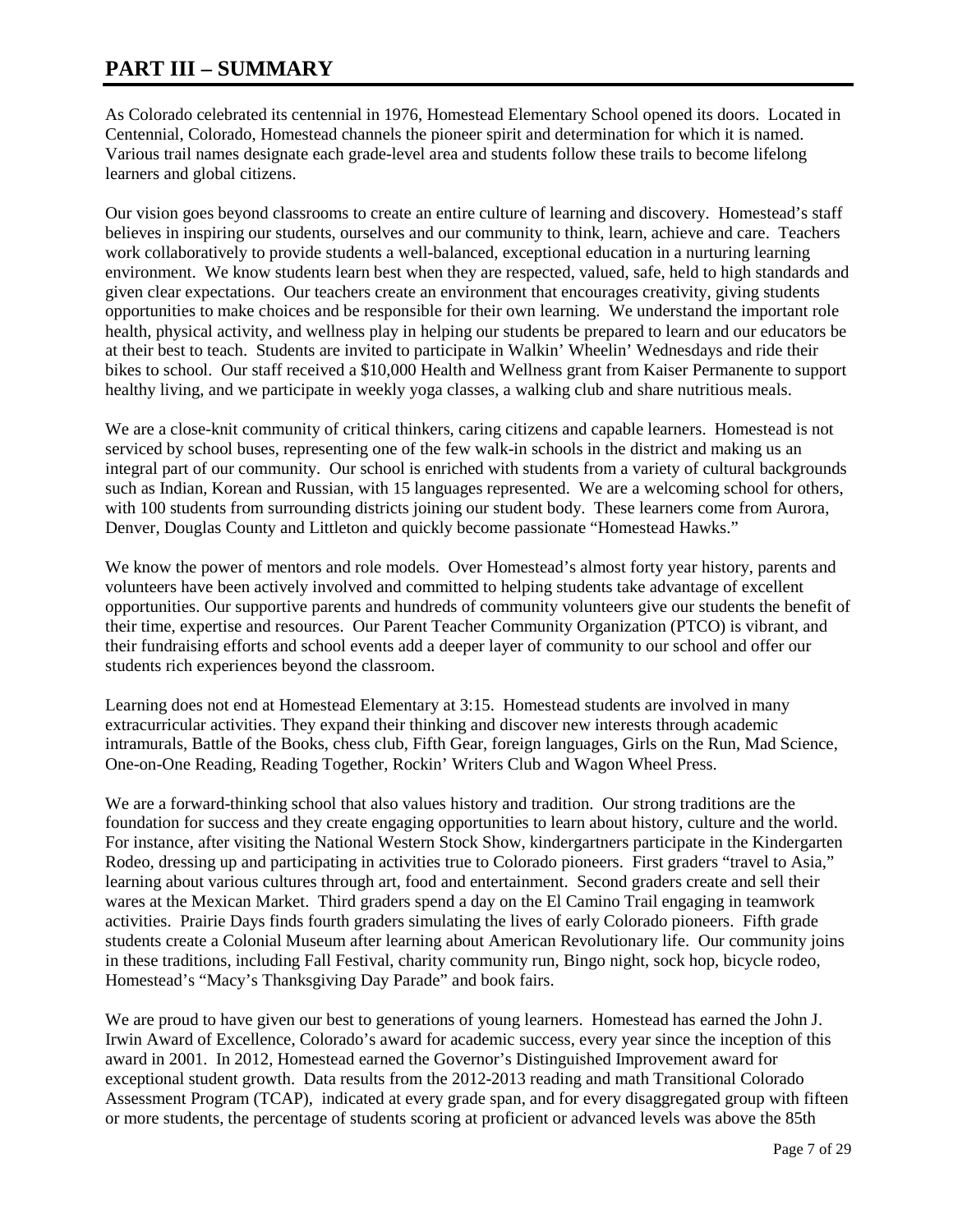percentile. Additionally, Homestead was recognized by Colorado's 5280 Magazine as one of the premier elementary schools in Colorado.

When it comes to compassion, hard work and dedication, we soar. The hawk is Homestead's mascot and is the guiding spirit behind our Positive Behavior Intervention and Support (PBIS) approach. Students are supported in embracing our H.A.W.K.S. acronym which stands for Honest, Achieving, Working Hard, Kind and Safe, and students strive for this behavior daily. These expectations guide and exemplify the behaviors of Homestead students and are an integral part of our entire caring community. Our students fly higher as they go on to make a difference in the world. There's no place like Homestead!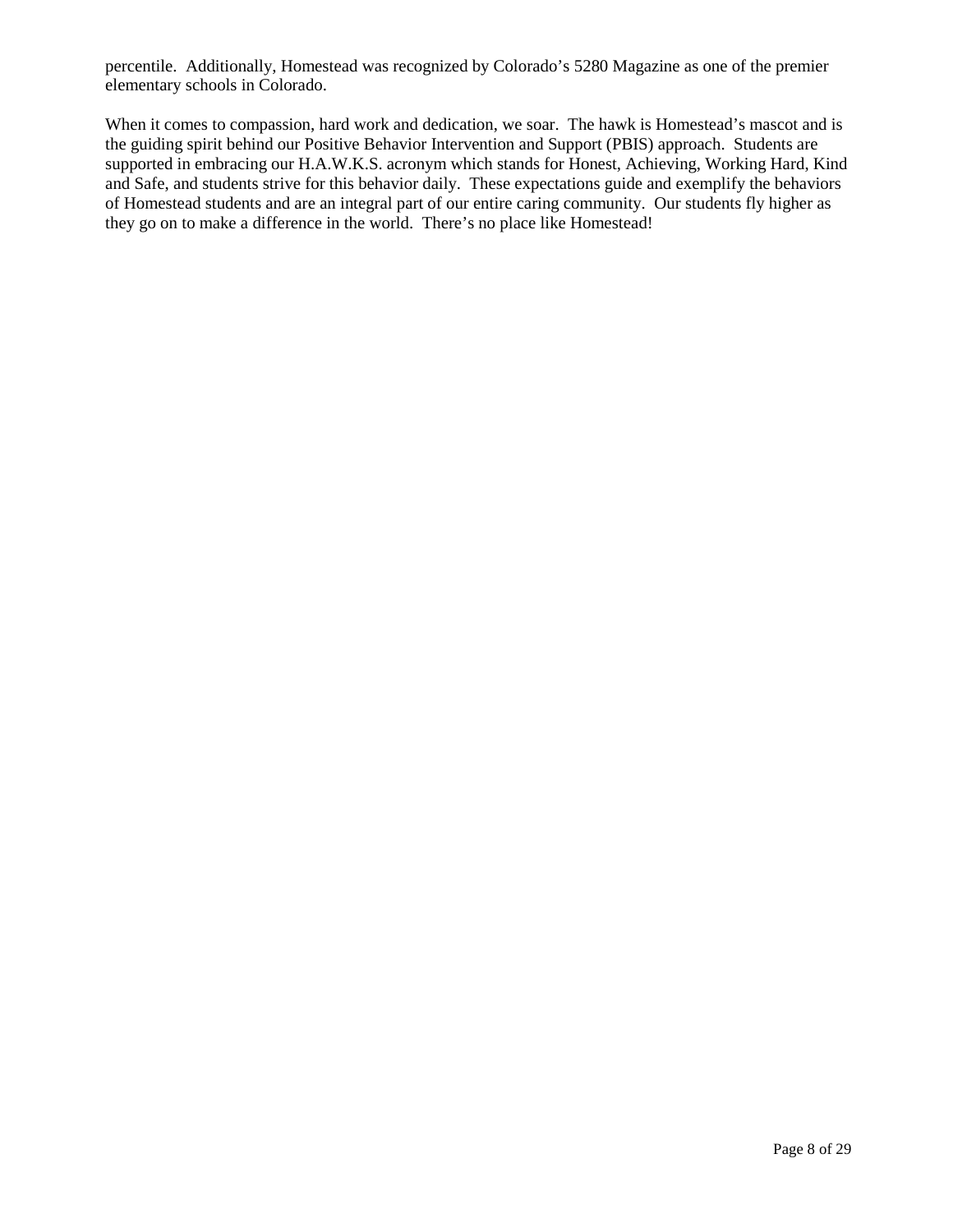#### **1. Assessment Results:**

a. The Transitional Colorado Assessment Program (TCAP), administered each spring to third through fifth grade students, is Colorado's standards-based assessment. The TCAP is designed to provide a picture of student performance in relation to the Colorado Model Content Performance Standards, to districts, schools, educators, parents and the community. Homestead students in Grades 3-5 have consistently scored above the district average in all content areas on TCAP. We are a high performing school and have attained the "Exceeds" rating for Academic Achievement set forth by the Colorado Department of Education. Specifically, in 2013, 93.9% of our students received proficient or advanced ratings in reading compared to 79% at the district level and 72% at the state level. In math, 93.8% of our students received proficient or advanced ratings compared to 80% at the district level and 70.1% at the state level. In writing, 84.25% of our students received proficient or advanced ratings compared to 62% at the district level and 54.84% at the state level. At Homestead, the hard work and dedication to excellence embraced by our learners, teachers and parent community have greatly influenced our school's performance. Collaboratively, we provide our students with a rigorous, well-balanced, exceptional education in a nurturing learning environment.

b. The performance trends at Homestead Elementary demonstrate consistently high performance across all subgroups. We attribute this consistent performance to our school's ongoing collaborative work, which this year has been expanded to include Professional Learning Communities (PLC). Within our PLCs, we closely examine student data to determine trends, refine learning targets, discuss best practices pertaining to the Colorado Academic Standards (CAS) and collaboratively reflect on the implications of the data on our instructional practice. We use this process to support all learners, helping all students achieve and excel.

We put data to work to inform our teachers, which allows them to be more creative, effective and prepared, while also helping our students receive exceptional, personalized learning to meet their unique needs. The Homestead data team collaborates with teachers as we reflect on formal and informal assessment data, monitor data trends and use the findings to differentiate instruction. The data analysis also helps us identify the instructional needs of various student subgroups, and through the use of culturally relevant instructional practices, we ensure all learners are provided with the opportunity to access content while growing academically. As we analyze areas of change within our data, the reading Median Growth Percentile (MGP) for black, Hispanic and American Indian students in 2013 was 41, which represents a decrease from the previous two years. In response to this data, every certified teacher selected two to four goal students from this population of learners. By using data from TCAP, MAPS, DRA2 and classroom assessments, teachers provided them with targeted interventions specifically focused on improving these students' reading MGP. Throughout a five-year period of TCAP results, the achievement gap between our black and Hispanic students and our white and Asian students closed in all content areas and in some cases, our black and Hispanic subgroups outperformed their white and Asian peers. The 2013 math MGP for black and Hispanic students was 66, which was well above the state's MGP of 50, continuing the positive trend. This sub-group of students also had nine percentile points higher growth than our white and Asian students in math MGP.

At Homestead, our classroom teachers and English Language Acquisition (ELA) specialist collaborate diligently to provide all of our English Language Learners (ELLs) access to grade-level content and curriculum that is scaffolded to meet their language needs. To inform our daily practice, we look at a body of evidence including class work, and informal and formal assessments. The TCAP data on ELLs at Homestead indicated that almost every Fluent English Proficient (FEP) student consistently scored proficient or advanced in all content areas over the past three years. Homestead's Limited English Proficient (LEP) students also had strong TCAP results with all LEP students scoring proficient or partially proficient on all TCAP tests, and the majority of Homestead's Non-English Proficient (NEP) students scoring partially proficient and above.

The entire staff at Homestead is dedicated to inspiring all of our students to achieve their personal learning goals, and we utilize an array of data to inform these goals. In 2013, 56% of our special education students scored proficient or advanced on math TCAP. In reading, 63% of our special education students scored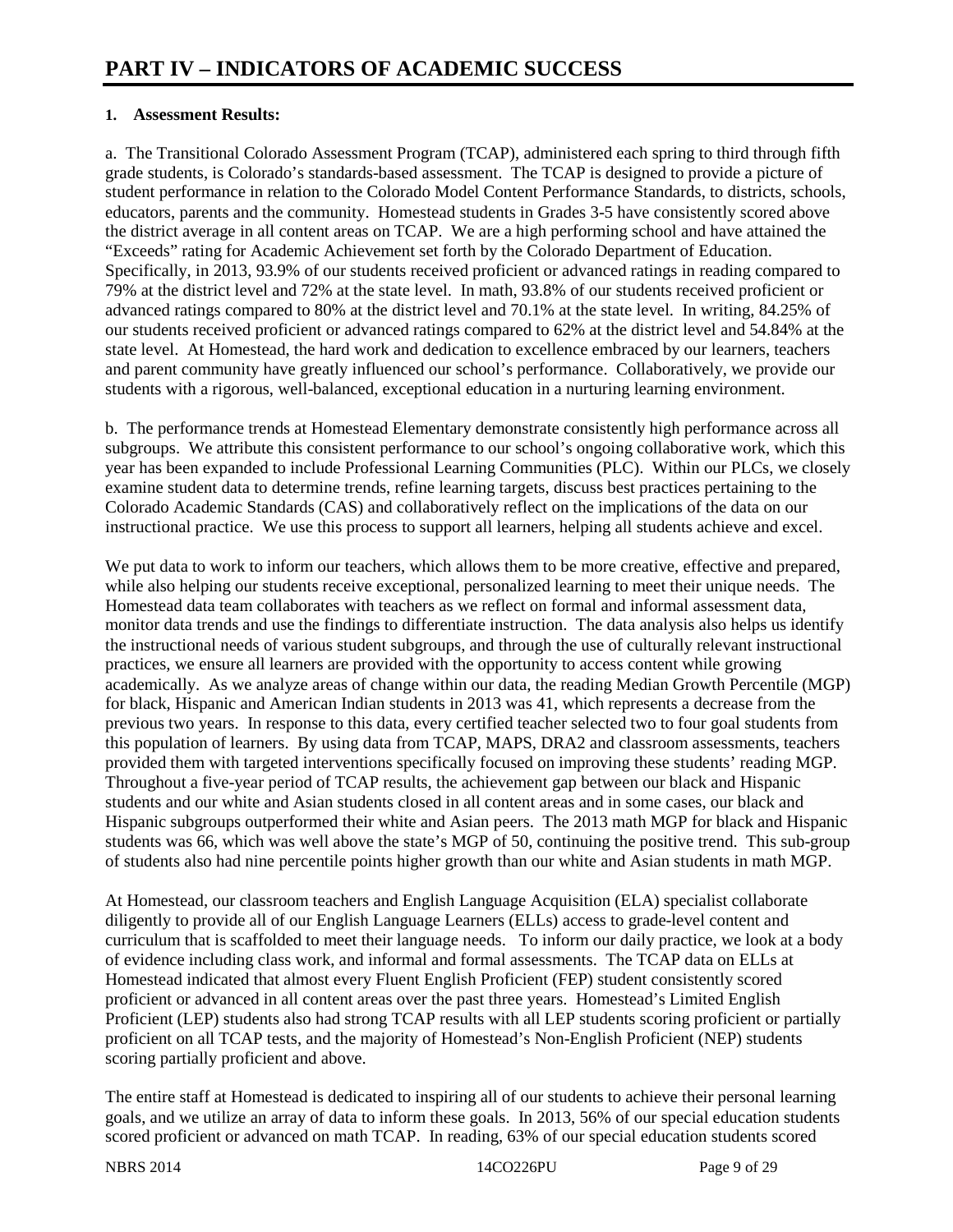proficient. In addition to looking at and understanding the performance of our special education students on standardized tests, the special services team collaborates with staff to progress monitor the learning goals of these learners in a variety of settings and across all content areas. At Homestead, we collaborate to ensure that the needs of our special education students are met and their strengths are recognized in all school settings.

#### **2. Using Assessment Results:**

Our staff carefully examines data to determine the goals and direction for the year. Homestead's data team supports staff in accessing the district data base, interpreting assessment results and coaching teachers in using data effectively. We look at TCAP results as a staff, determine general trends in the data, celebrate successes and pinpoint areas for growth. Breaking into grade-level teams, we closely examine the data and look at grade-level and specific student performance before determining our schoolwide goals.

We start data analysis as a school-wide process, then drill down, cluster students and customize our approaches. Once school-wide goals are in place, we work in data-driven PLCs to examine student data in order to make instructional decisions. We use data from TCAP, Measures of Academic Progress (MAP), Developmental Reading Assessment 2 (DRA2), and a variety of formal and informal classroom assessments to cluster students based on their academic needs in math, reading, writing, vocabulary and spelling.

We are able to ensure that students are learning at the level and pace that best meets their needs. Gradelevel teams use assessment data as a guide in planning instruction to address specific student needs. For example, our school has a common school-wide math time, allowing us to place students in the math class that will best meet their academic needs. Using our analysis of MAP, TCAP and classroom assessment data, we determine students' strengths and needs, group students with like-ability peers within their gradelevel classrooms and accelerate students to the next grade level when appropriate.

We work collaboratively with parents to meet the needs of all students. Assessment results are shared regularly with parents. Each Friday, completed class work and classroom assessments are sent home in Friday folders, and standardized assessment results are sent home with progress reports at the end of each trimester. Parent-student-teacher conferences are held two times a year to discuss classroom performance, assessment results and interpretations, student's progress since the last assessments and the expected performance levels.

We involve students in monitoring their own growth. We review assessment data with students and parents, and guide students in setting learning goals based on their personal data. For example, if students' MAP and TCAP results show that comprehending informational text is an area of relative weakness, they are encouraged to read more nonfiction at school and home, guided in choosing appropriately challenging nonfiction books and provided increased opportunities to read informational text. Students are guided in monitoring their own progress by revisiting individual goals throughout the year.

We are dedicated to meeting the unique needs of each of our learners. Data is used to identify students for special services, including gifted and talented (GT) services, ELA support, special education services and general education intervention. As a multidisciplinary team, our special services teachers conduct full evaluations of students to determine their learning profiles and educational needs. Assessments include research-based formal observation tools and nationally standardized tests in the areas of cognitive, academic, speech/language, and social, emotional and behavioral functioning.

### **3. Sharing Lessons Learned:**

In the Cherry Creek School District, collaboration is highly valued. Our school takes advantage of both inhouse experts and experts across the district. Homestead staff members embrace the opportunity to collaborate with other professionals. For example, the members of our special services team participate in district professional collaboration days where they connect with other specialists to share strategies for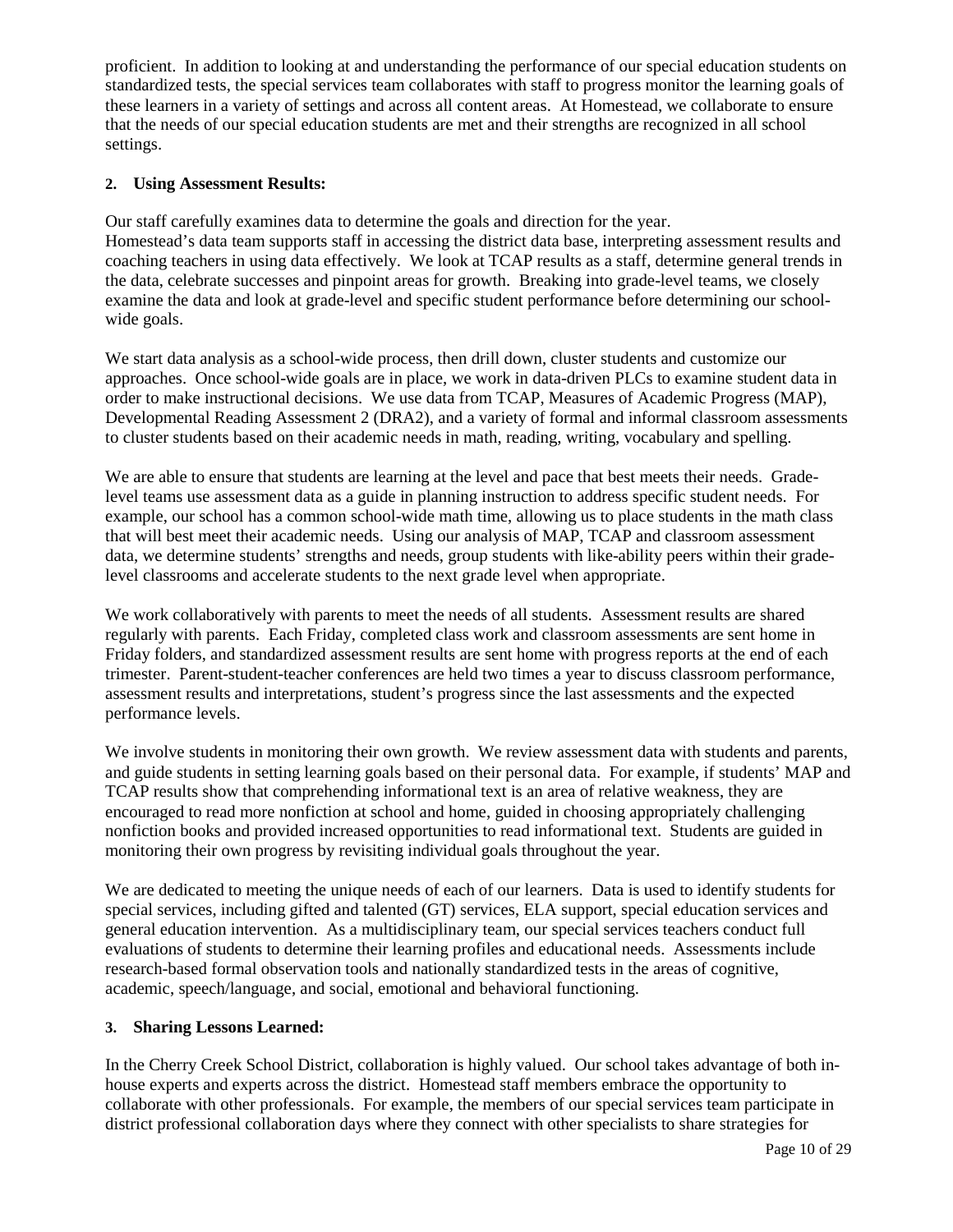supporting our students with identified learning needs. Using the Lucy Calkins Units of Study, our ELA teacher shares model lessons with other schools demonstrating the benefits of utilizing co-teaching as a strategy for meeting the needs of diverse learners.

An additional example of sharing lessons learned is highlighted through a collaborative project where teams of students wrote myths and used digital storytelling to create puppet shows on iPads. These projects were shared with our district technology coaches for use with other schools. In addition, our visual arts teacher collaborates with other art teachers displaying student work in district and community art shows, and our music teacher shares her expertise at the All State Elementary Choir, Music American Orff Schulwark Association and Colorado Music Educators Association. Members of our staff also serve as district liaisons for each curricular area. A representative for math, science, social studies and language arts meets with other liaisons in the district to collaborate and share information with our staff.

Sharing lessons among faculty members is also highly valued by our teachers. In order to share ideas within vertical teams, teachers participated in Observational Protocol training and devoted time to observing each other's instruction. Participants provided feedback to those on the team and discussed how to use this feedback in their instruction. Lessons are also shared through staff meetings and PLC meetings where teams collaborate in data-driven dialogue to increase student achievement.

Staff members attend professional development to further their education and share their expertise with others. Examples include the Colorado Council of International Reading Association conference, Cherry Creek School District Leadership Academy, Technology In Education Conference, math and literacy training in collaboration with other Cherry Creek elementary schools, Kagan's Cooperative Learning training, Thinking Maps training, and Data to the Desktop trainings. By listening to and learning from others, Homestead teachers demonstrate a commitment to continuous improvement.

#### **4. Engaging Families and Community:**

Our parents and community members work hand-in-hand with our staff to create a profoundly positive impact on our students' school experiences and academic success. Each year, our PTCO donates over \$50,000 to support our school and provide essential resources to Homestead. This financial support from parents funds a portion of the cost of our paraprofessionals, classroom consumables, additional technology and several enrichment experiences for students resulting in increased student achievement.

Throughout the school year, we have many special grade-level enrichment events that would not be possible without the support of our volunteers. By providing students with individual attention, they are given opportunities to apply their reading, writing and technology skills to essential outcomes in each of these content areas. Homestead community members:

- Support our kindergarten students with an Around the World Day, help students use iPads for academic support and enrichment, provide our students with small group interventions and support numerous classroom projects.
- Work with first grade learners daily by providing them with hands-on activities that support fine motor skill development and collaborate with teachers for Author's Celebration and Going Buggy Day.
- Help second grade with Gingerbread Day, Mexican Fiesta Day, Author's Celebration and the musical performance.
- Partner with third grade teachers to provide educational support in technology, Author's Braggin' Breakfast and thematic units.
- Encourage fourth grade learners by assisting students with writing and participating in Poetry Café, Career Connections, science presentations and Pumpkin Palooza.
- Provide the opportunity for fifth grade students to attend a professional theater production and facilitate Colonial Days and Young AmeriTowne activities.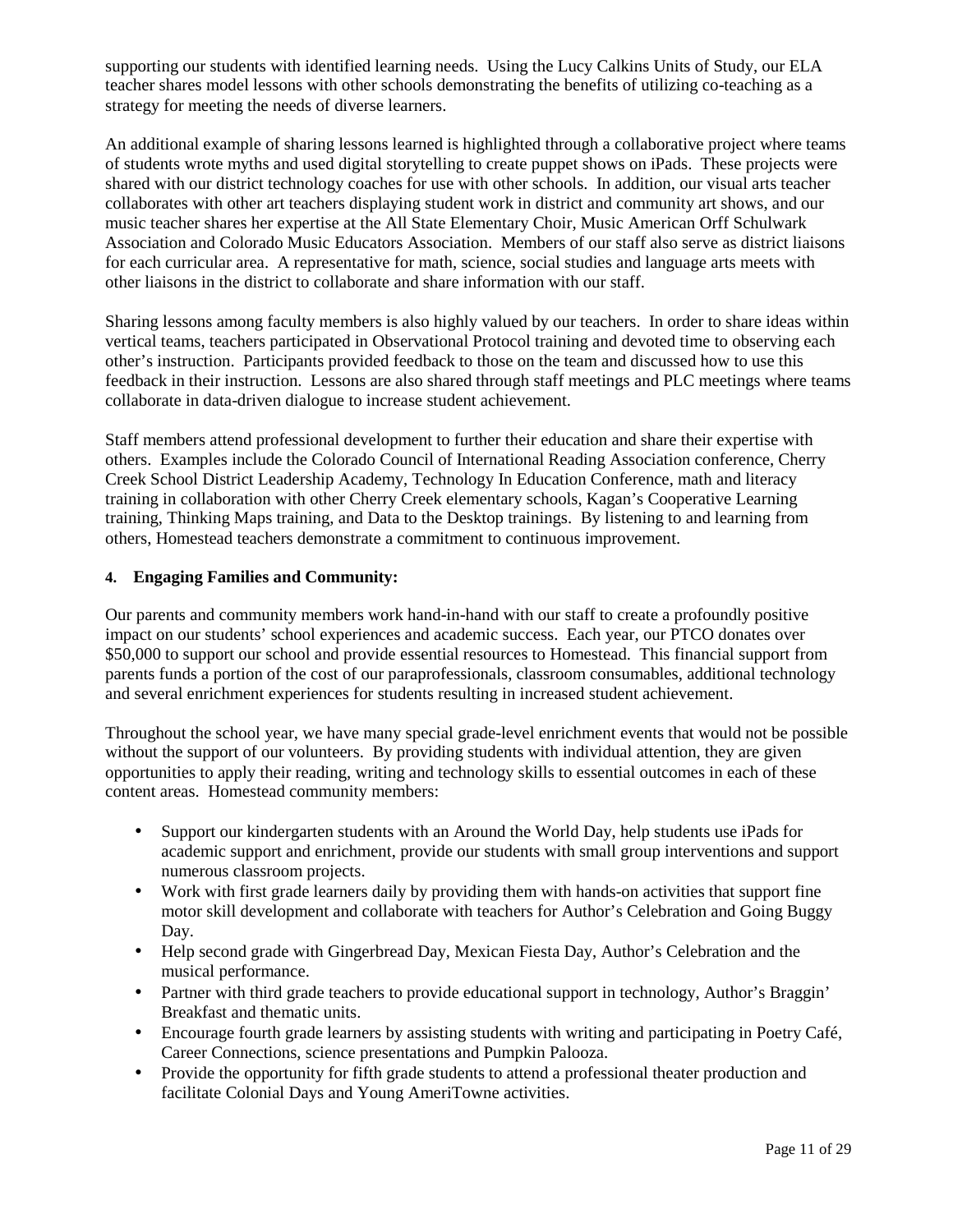- Support fourth and fifth grade GT students through an independent study project, a biography project, the Spelling Bee and a fifth grade drama performance.
- Assist with Field Day activities and work in partnership with choir and student council to honor our veterans by hosting a community Veterans Day celebration.

Our community extends far beyond our neighborhood. Homestead families have also developed a special partnership with a sister school in our district. Specific community events are designed to support the needs of students enrolled in our sister school. Annually, our community holds a Thanksgiving turkey drive and Season of Giving gift drive for over 65 families. We hold a monthly food drive to ensure that numerous students at our sister school have food for weekends and school breaks. The generosity of the Homestead community has a positive impact on our school and our greater community.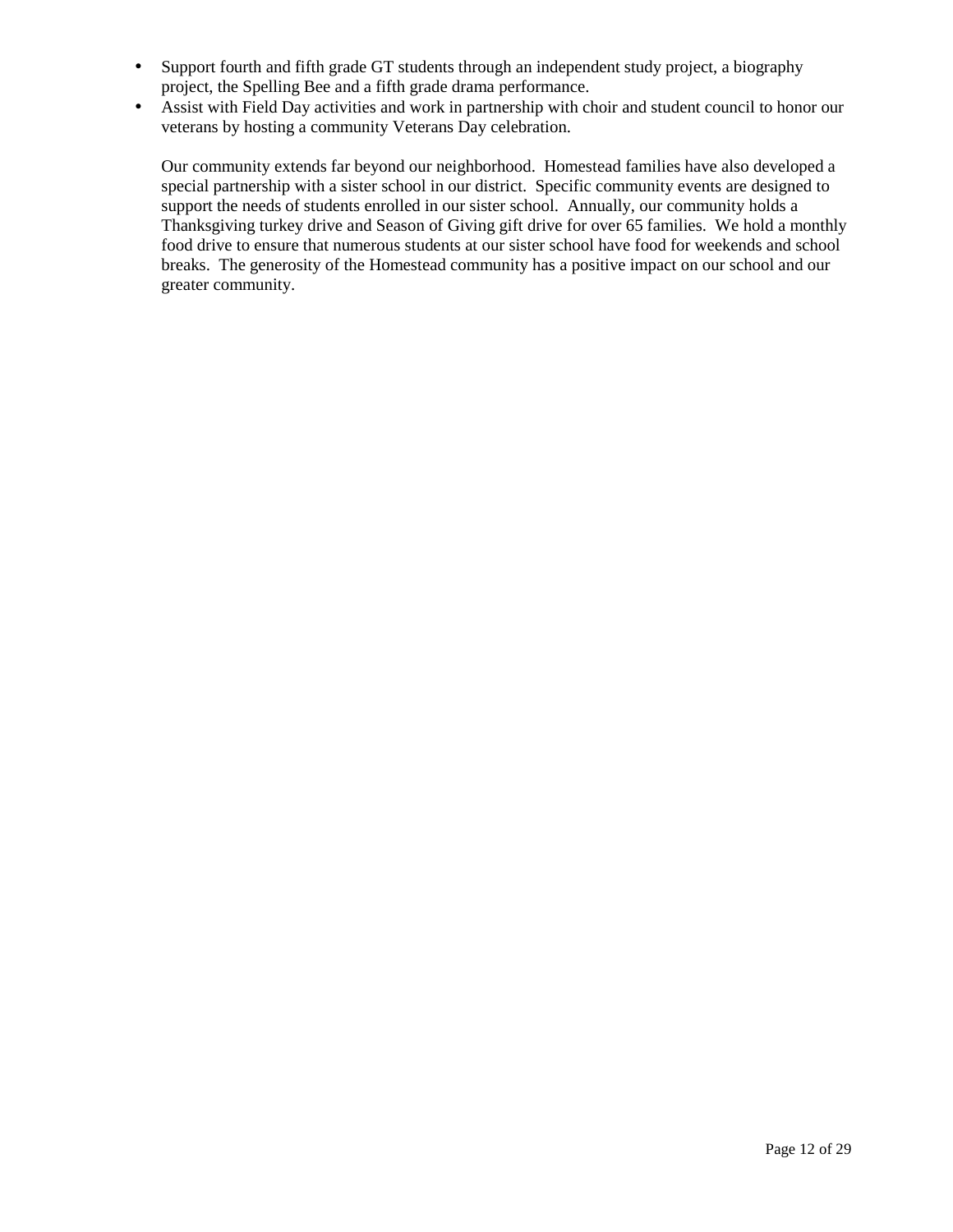### **1. Curriculum:**

The Colorado Academic Standards (CAS) provide the framework for curriculum at Homestead Elementary. Our curriculum includes reading, writing, speaking, mathematics, personal finance, social studies, science, health, physical education, music, art, technology and information literacy. Additional learning opportunities include foreign language, instrumental music, intramurals, choir and after school enrichment activities.

The staff at Homestead believes acquiring knowledge and skills requires that students have the opportunity to transfer and use new knowledge through hands-on experiences. Students are encouraged and supported in a safe learning environment to work with peers and create authentic evidence of their understanding while generating excitement for learning. Classroom and special services teachers collaborate to bring individualized instruction to students. Throughout the year, student progress is monitored and instructional goals are revised. Our teachers have the freedom to make instructional decisions to customize learning and ensure that all students make continual progress.

A common math time allows students to move into groups and be taught at a level that aligns with their instructional needs. All students begin the day with common math time. Students engage in developmentally appropriate lessons delivered through a range of mediums. We use technology to expand and support our teaching and engage learners. All classrooms are equipped with SMARTboards and students have access to Chromebooks, iPads and laptops for collaborative problem solving, hands-on games and web-based activities for varied learning opportunities.

As a direct result of our student growth data, writing instruction has become our school-wide focus. Using Lucy Calkins' Units of Study as a roadmap, students engage in genre studies that allow individual expression while learning the "how to" of writing. Within a workshop model, teachers present mini-lessons and provide students time to practice. Teachers conduct individual conferences to improve and refine students' skills. Additionally, students produce multimedia writing in other school settings.

Our integrated arts team strives to deliver opportunities for students to discover a passion and develop strengths beyond the classroom. Students are provided time to sing, play instruments and combine the power of music with movement. They learn team sports, games, health and wellness, and they create art pieces that extend their learning in the core curriculum. Students in the technology lab learn to produce multimedia projects, check out e-books in our library and complete research projects using an array of sources. Through these learning activities teachers are addressing "Production and Distribution of Writing" as well as "Research to Build and Present Knowledge" as outlined in the CAS English Language Arts Anchor Standards for College and Career Readiness for Writing.

Throughout all grades, we take learning far beyond books and ensure authentic applications. For example, in kindergarten during a social studies unit about Colorado, students explore farming and ranching traditions. Students read and listen to nonfiction books about farm animals collecting key words in Thinking Maps before writing their own nonfiction farm animal book. When the National Western Stock Show comes to town, classes watch the cattle parade through downtown Denver on YouTube, look at photos from The Denver Post, and take a field trip to see the sheep shearing, cattle grooming and horse jumping first hand. Learning is extended by exploring cowboy culture and culminates with Homestead's Kindergarten Rodeo, where each child becomes a cowhand for a day. Another example is in fifth grade where students learn about colonial America and apply their knowledge. Working in collaborative groups, students recreate all aspects of a day in the colonies. With the support of parents, teachers and peers, students make colonial crafts, prepare town crier news, serve as docents to younger students, dance the minuet, play games and put on a puppet show to demonstrate their understanding of colonial times. Multidisciplinary learning opportunities like these occur at every grade level.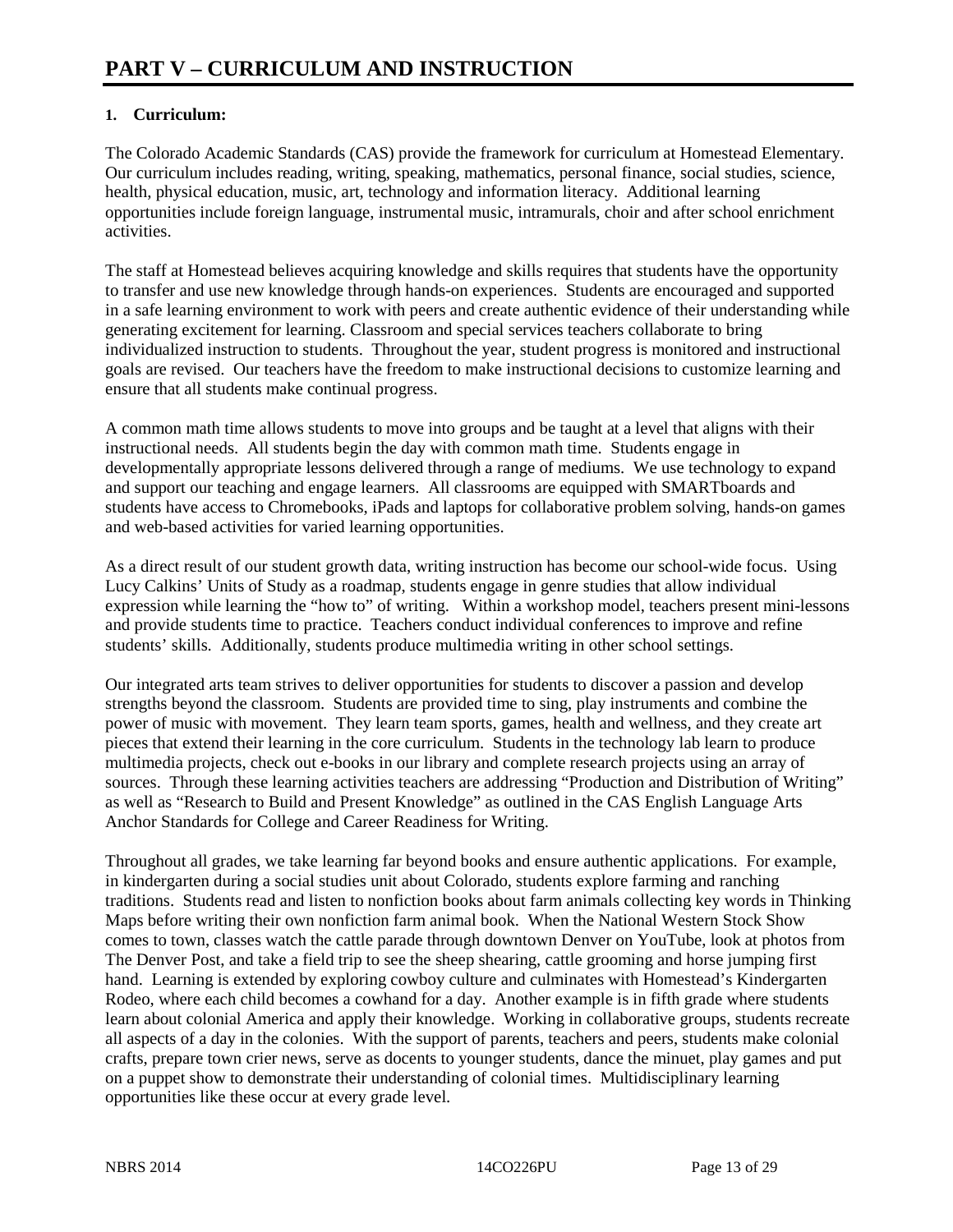Students at Homestead are held to high expectations for learning, responsibility, self-discipline and good citizenship. All students are encouraged to be leaders. Student council develops leaders who work directly with younger students on socially responsible projects, such as raising money for flood victims, Children's Hospital and American Red Cross. Student council members inspire school spirit by sponsoring "spirit days." Fourth and fifth graders are partnered with buddies in kindergarten and first grade to work on projects and share learning experiences.

#### **2. Reading/English:**

At Homestead, all stakeholders believe reading is the key to a successful education. We use technology, data, personalized learning and teamwork to ensure each of our students develop this essential skill. Guided reading is the center of our school-wide reading program. Students read leveled text in all genres and meet with teachers for instruction. Teachers have chosen this approach after engaging in The Daily 5 and The CAFE Book: Engaging All Students in Daily Literary Assessment and Instruction book studies.

Emphasis is placed on securing a range of literacy skills for all students. In the early grades, foundational skills of phonemic awareness, phonics, vocabulary, reading comprehension and fluency are explicitly taught using research-based methods. These skills are continually developed in every grade. Students use iPads and Chromebooks to reinforce new skills. Intermediate students receive direct instruction through minilessons, shared reading, guided reading groups and conferences to guide independent reading.

Students are assessed using the DRA2, MAPS, TCAP and Dynamic Indicators of Basic Early Literacy Skills (DIBELS) as well as other informal assessments. Using the results, students needing additional support are identified by classroom teachers. Targeted interventions are created based on data to ensure all students demonstrate continuous growth toward benchmarks. Focused intervention occurs within classrooms and from our reading support teacher, literacy interventionist and teacher librarian.

Our Proficiency Center is staffed with a certified literacy interventionist who works with students individually and in small-group settings with the goal of supporting students as they work toward making academic growth in reading. One-on-One Reading, a Homestead-developed program for our first and second graders, brings together members of our community and children needing additional reading practice and skill reinforcement. Volunteer community members are trained to work on reading skills with students in a one-on-one tutoring setting. Additional instructional support is provided by our teacher librarian who works with students needing individualized instruction for enrichment or remediation.

Students consistently performing above grade level in reading may be formally identified as GT based on a body of evidence. Primary students receive support through differentiation in classrooms and weekly pullout enrichment groups. Intermediate GT students meet in a daily pull-out group with the GT teacher for accelerated and differentiated literacy instruction. Instruction is student-centered and thematic, allowing students to develop problem solving and critical thinking skills. Essential questions guide students' thinking and learning, giving readers the opportunity to make connections among varied advanced level texts.

#### **3. Mathematics:**

We develop strong fundamental math skills in our students that are imperative to their mathematical success in the future. Homestead uses Everyday Mathematics as its core mathematics program. As students progress, the skills taught in the program spiral and increase in depth and complexity. A typical math lesson consists of a teacher-led mini-lesson, followed by guided and independent practice. Lessons are supplemented with math fact fluency. Beginning in kindergarten, students learn multiple strategies to solve problems. Manipulatives and games are used to reinforce and practice math concepts in real-world applications.

Homestead's school-wide common math time allows vertical acceleration of our highly advanced math students. Beginning in third grade, students are grouped based on their mathematical needs. Teachers use a variety of assessments to place students in flexible and fluid groups and provide instruction to meet the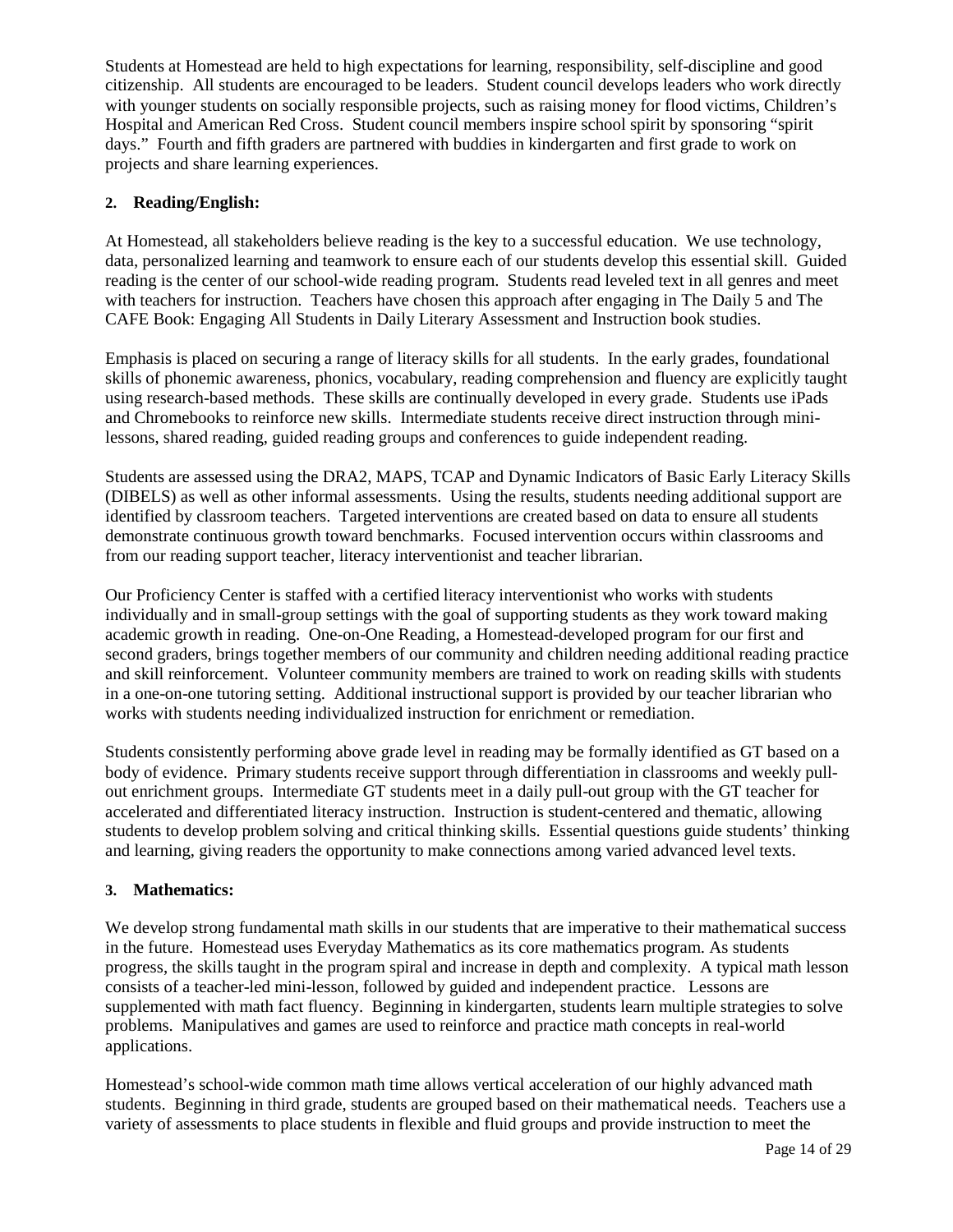needs of students performing below, at or above grade level. Students are challenged with rich math tasks and open-ended problems such as "Problems of the Week" and "Problems of the Month," where they use problem-solving skills and strategies to explain their thinking. Students are also given additional enrichment opportunities for problem-solving through participation in math clubs and math challenges, such as Math Olympiad, Colorado Math League and district-level math competitions.

The use of technology is an integral part of Homestead's math instruction. Teachers are skilled in SMARTboards and use them as instructional tools to increase student engagement, interaction and enhance understanding. Students also utilize various iPad and Chromebook applications to practice math concepts. These computer applications supplement instruction by providing math enrichment or remediation depending on each individual's needs. In every grade, personal financial literacy lessons are integrated within math lessons to help students understand the importance of financial responsibility.

We make math come to life in the real world. One example of this involves fifth grade students who take part in the Young AmeriTowne program. This educational program combines economics with math skills to teach students how to spend, budget and manage money through role-playing. Other examples include second, third and fourth graders participating in Junior Achievement, where volunteers from local businesses come into the classroom and teach lessons that focus on work-readiness, entrepreneurship and financial literacy skills. Homestead's math program supports students in becoming real-life problem solvers by having students apply the learning strategies to better prepare them for global citizenship.

#### **4. Additional Curriculum Area:**

The Homestead Integrated Arts team designs programs that offer the opportunity for all students to find a passion for and to develop strengths in areas beyond classroom academics. We value and promote students' individuality and continually provide our students a learning environment to practice innovative and relevant skills. At our school's entrance, our commitment to the visual and performing arts is visible thanks to a beautiful mosaic wall decorated by all 540 Homestead students, celebrating the joys of childhood. Upon entering Homestead, one immediately notices the gallery-like display of student artwork on every available wall. Throughout their years at Homestead, students create many original art pieces while learning about a variety of visual arts techniques and artists. Each spring this artwork is celebrated at Homestead's Fine Arts Night. Student artwork is also displayed at various community venues including the public library, community art gallery and all-district art show.

Homestead students are given multiple experiences to develop and share their talents in the performing arts which promote verbal expression, enhance memory skills and provide opportunities to recognize and navigate various patterns. First and third grade students prepare a yearly "informance" for their parents to showcase various musical skills including reading music, playing instruments and demonstrating various rhythms. Second and fourth grade students participate in a full musical production in which movement, voice and staging are included. As part of their continuation ceremony, fifth grade students present a program to celebrate their academic journey over the past six years.

We value the powerful connections between academics and the Integrated Arts. This year, kindergarten students used geometric shapes to create cow portraits and learned traditional western songs while learning about farm animals. First graders made carp kites as part of their study of Asia. To support their learning in science, second grade students made paper maché swamp animals while learning songs for their upcoming musical performance, "We're Swamped." Third grade students made clay models of state flowers to include with their individual state report as part of the social studies curriculum. Fourth graders studied Colorado life zones and created clay creatures that would be found in each of these biomes and are learning about Colorado history through song. In fifth grade, students created clay sculptures of important figures in American history. Our commitment to connecting learning across the disciplines is an important part of Homestead's educational philosophy.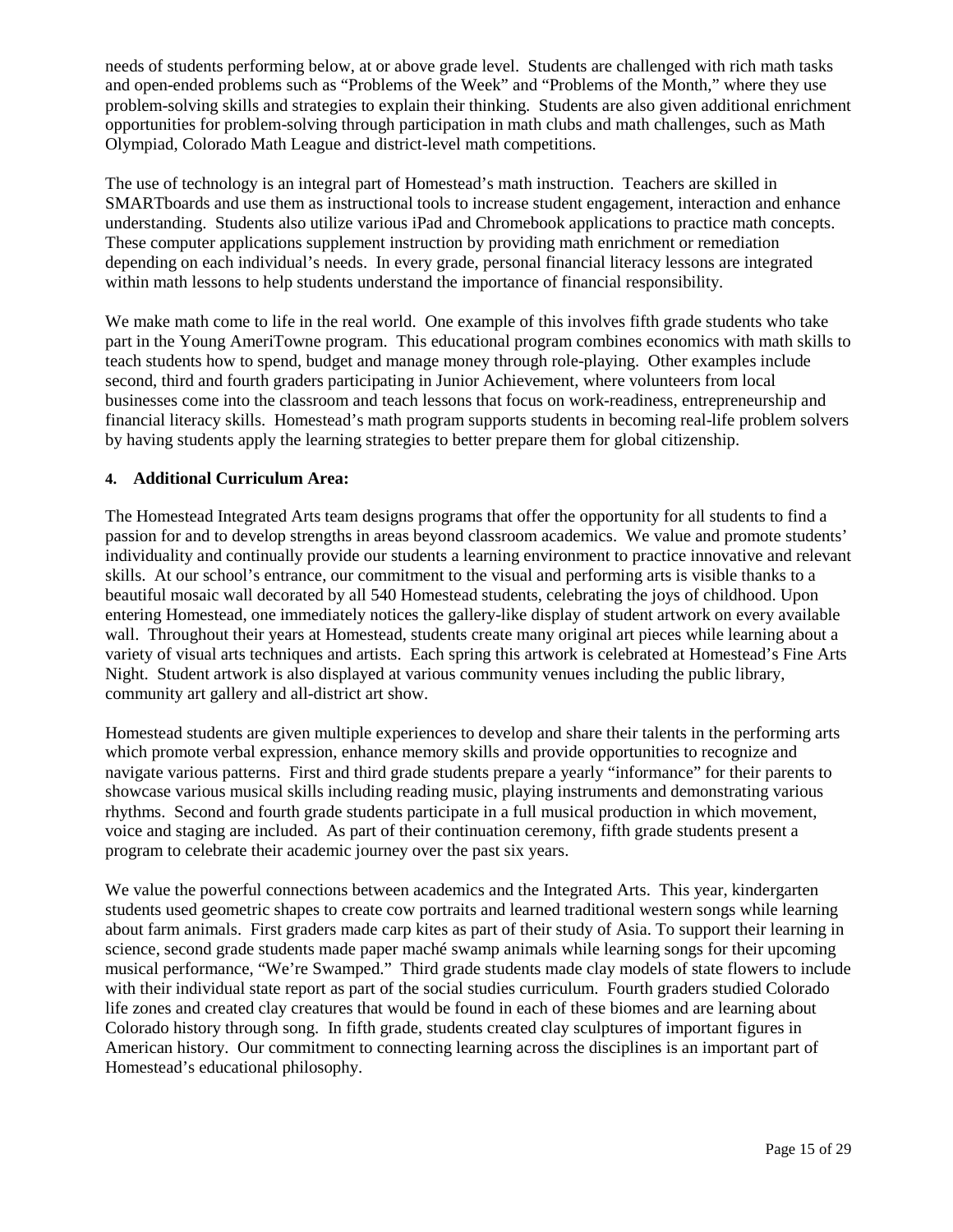#### **5. Instructional Methods:**

At Homestead, all staff members play key roles as partners in planning and instructional design. Through ongoing reflection of our practice, we ensure that all learners are provided with the opportunity to be meaningfully engaged in their learning. While aligning instruction to CAS, specialists in the building work closely with classroom teachers in the process of instructional differentiation to ensure growth for all learners. Consistent collaboration surrounding our instructional practice occurs not only at our weekly staff meetings, but also through PLCs, grade-level team meetings and ongoing problem solving during our Care and Concern meetings. These venues ensure that we evaluate formal and informal data, reflect on the effectiveness of our instruction, set learning targets for all learners and refine our collective practice.

We utilize a variety of instructional methods and approaches to provide our learners with experiences that enrich and educate the whole child. Our ELLs receive services through a co-teaching model, which provides direct access to grade-level content and ensures that instruction meets their language needs. The special services team provides research-based intervention services linked to student needs based on a flexible delivery model. Depending on the needs of each individual student, services occur both within the general education classroom and in a special education setting. To meet the needs of our advanced and gifted learners, our GT teacher connects with staff to provide consultation and ensure that students are engaged and challenged throughout the instructional day. Formally identified gifted learners are pulled out of the general education classroom for advanced and differentiated reading and writing instruction, and regrouped into like-ability classes and/or accelerated to the next grade level for math instruction. Across classroom settings, we utilize Thinking Maps and Kagan's Cooperative Learning Structures to provide kinesthetic and collaborative engagement opportunities.

Our integrated arts teachers collaborate to provide important learning opportunities for our students. The art, physical education, music, library and technology teachers scaffold instruction and provide learners with the opportunity to use multiple intelligences and modalities to explore concepts and ideas. Technology supports instruction in a variety of settings; not only is it available to learners in the computer lab during their technology class, but it is also accessible to learners in their classrooms. Throughout the learning process, students make choices, explore new ideas and connect their experiences to the world.

#### **6. Professional Development:**

Our teachers are dedicated, enthusiastic, life-long learners. At Homestead, we value a collaborative approach to professional development, use data to identify our areas for growth and devise a plan to approach those areas using best practices. In-depth staff discussions result in a focused and needs-based professional development approach, which builds the capacity of the staff to meet students' needs. We collectively agree on a yearly focus and then design professional development to meet the needs of our school, grade-level teams and individual teachers.

Over the past several years, we have brought intentional focus to K-5 writing instruction. A professional educational consultant and published author, Mark Overmeyer, provided us with guidance as we created curriculum maps to align our instruction with CAS, implemented the writing workshop model and increased K-5 alignment in writing instruction. As a result of this focused professional development, student achievement on the 2013 writing TCAP increased 5% from 82% proficient and advanced to 87% proficient and advanced. In addition to using outside experts, our certified staff takes on the role of teacher leaders. For example, a team of teachers attended an intensive Thinking Maps training of trainers. This team provided in-depth professional development to the staff over the course of two school years. Another example is the PLC lead learners, who have shared the PLC philosophy, techniques and rollout within each team. Our teachers continue to demonstrate their leadership through the implementation of PBIS. The PBIS team collaborates to provide system-wide processes and procedures to support students' social and emotional needs.

Staff members are empowered to pursue their own passions and encouraged to select classes and conferences that meet their professional goals. For example, teams or individuals can receive support from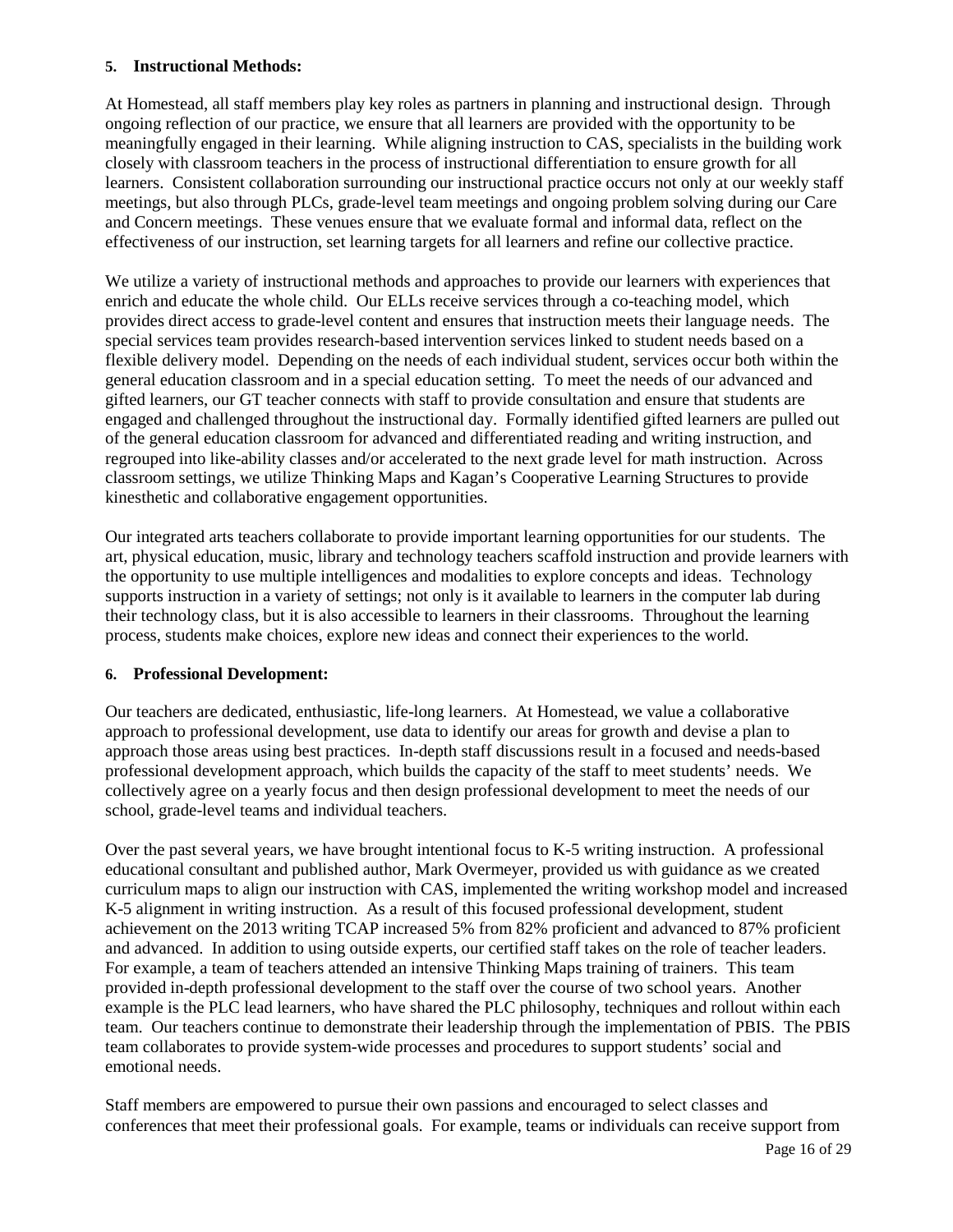district technology coaches covering a range of topics such as Schoology, Chromebooks, Google Drive, iPads, SMARTboards and digital storytelling on "Technology Thursdays." Our district is committed to providing opportunities for staff members to stay current on the latest research and best practices in instruction. Homestead staff members demonstrate their commitment and passion for learning by attending numerous summer offerings such as The Summer Academy, Science Notebooks, Lucy Calkins writing, Word Work, Successful Strategies for Co-Teaching, PBIS and Brain-Based Learning. These opportunities support our school-wide commitment to professional learning.

#### **7. School Leadership**

An effective leader leads by example, inspires others to implement the common vision and empowers others to become leaders themselves. Homestead has a principal who embodies all of these beliefs. She relies on the staff for input and encourages teacher leaders to develop their strengths and share these talents with others.

Teachers are encouraged to grow in their practice and have multiple opportunities for shared leadership at Homestead. Ongoing leadership opportunities foster teacher capacity to meet the needs of diverse learners and ensure achievement of all students. These leadership roles include participation in ELA cluster teaching, the PBIS team, the data team, PLCs and the equity team.

Our principal actively listens to feedback and encourages every staff member to take ownership of important school-wide decisions. For example, each spring the entire staff discusses the staffing design plan. Collaboratively, we come to consensus on the allocation of resources to best meet the needs of our students. Our principal genuinely engages with staff, leans in and listens before deciding where to lead. She consistently models best practice in instruction, such as embedding cooperative learning structures in meetings, data driven discussions, collaboration and goal setting. As a result of being active participants in these experiences, teachers incorporate these strategies into their instructional practice, which directly benefits students' social and academic growth.

By providing ongoing, highly individualized feedback that promotes professional growth, our principal empowers teachers to become effective leaders. In the teacher evaluation process, she uses reflective and responsive coaching to help teachers identify areas of strength, encourages them to continue on a path of success and engages in follow-up conversations that motivate and inspire. Our principal truly respects the staff as professional learners. When teams encounter new research or instructional approaches, they are encouraged to apply those strategies in the classroom. By respecting our opinions and professional experiences, she allows the staff to thoughtfully pursue best practice in our profession. Through our principal's philosophy of leadership, she emphasizes the empowerment of all Homestead staff members to serve as partners and leaders in the implementation of our schools' vision and mission, which focuses on the success of all students.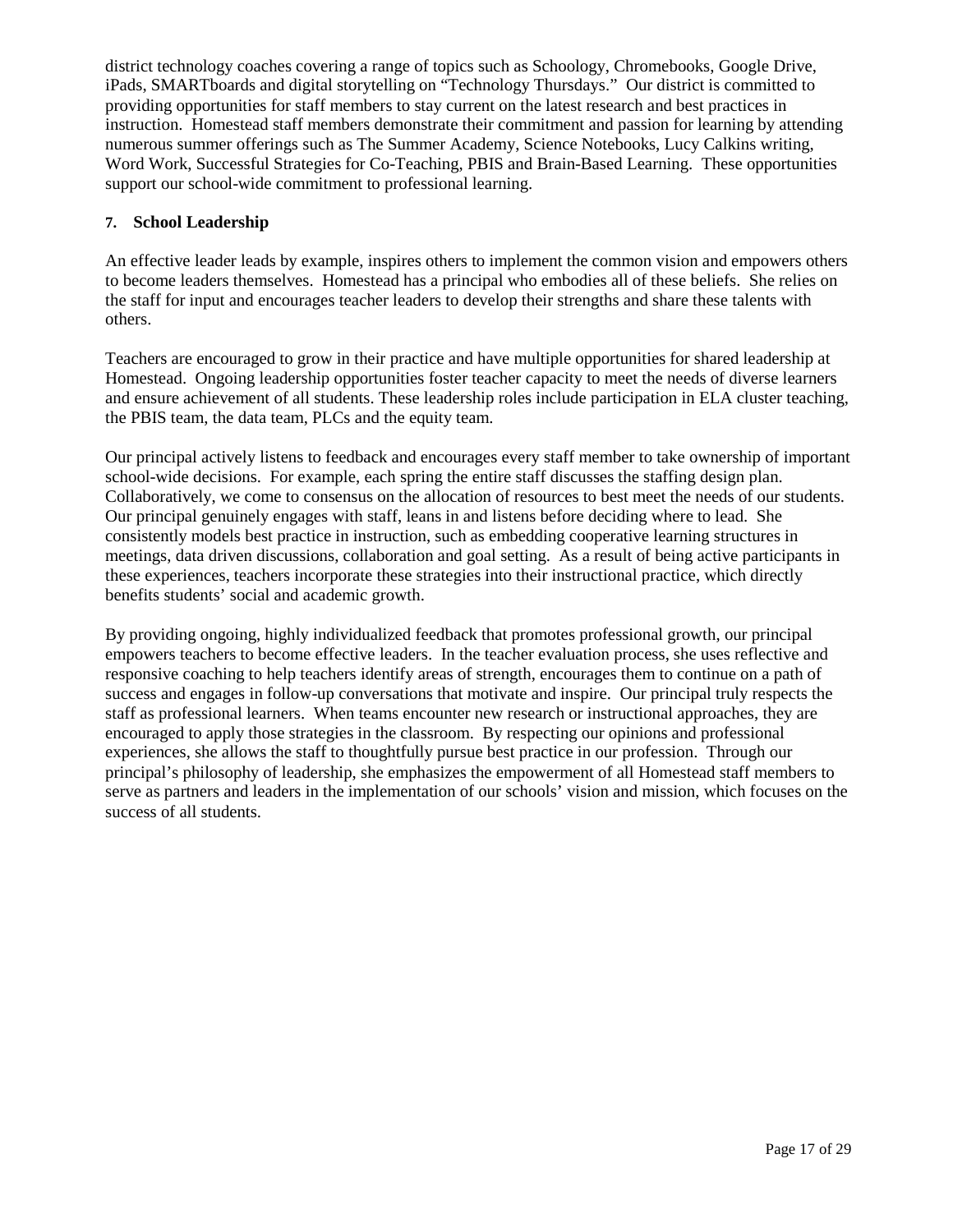**Subject:** Math **Test:** Transitional Colorado Assessment Program (TCAP) and Colorado State Assessment Program (CSAP) **All Students Tested/Grade:** 3 **Edition/Publication Year:** 2013

| School Year                                       | 2012-2013            | 2011-2012        | 2010-2011        | 2009-2010      | 2008-2009        |
|---------------------------------------------------|----------------------|------------------|------------------|----------------|------------------|
| Testing month                                     | Mar                  | Mar              | Mar              | Mar            | Mar              |
| <b>SCHOOL SCORES*</b>                             |                      |                  |                  |                |                  |
| % Proficient plus % Advanced                      | 98                   | 94               | 92               | 93             | 91               |
| % Advanced                                        | 61                   | 54               | 50               | 56             | 62               |
| Number of students tested                         | 87                   | 95               | 96               | 84             | 91               |
| Percent of total students tested                  | 100                  | 100              | 100              | 99             | 100              |
| Number of students tested with                    | $\overline{0}$       | $\boldsymbol{0}$ | $\overline{0}$   | $\overline{0}$ | $\overline{0}$   |
| alternative assessment                            |                      |                  |                  |                |                  |
| % of students tested with                         | $\overline{0}$       | $\overline{0}$   | $\overline{0}$   | $\overline{0}$ | $\theta$         |
| alternative assessment                            |                      |                  |                  |                |                  |
| <b>SUBGROUP SCORES</b>                            |                      |                  |                  |                |                  |
| 1. Free and Reduced-Price                         |                      |                  |                  |                |                  |
| Meals/Socio-Economic/                             |                      |                  |                  |                |                  |
| <b>Disadvantaged Students</b>                     |                      |                  |                  |                |                  |
| % Proficient plus % Advanced                      | 100                  | 67               | 86               | 60             | 60               |
| % Advanced                                        | 71<br>$\overline{7}$ | $\overline{0}$   | 29               | 20             | $\overline{0}$   |
| Number of students tested                         |                      | 6                | $\overline{7}$   | $\overline{5}$ | 5                |
| 2. Students receiving Special<br><b>Education</b> |                      |                  |                  |                |                  |
|                                                   | 100                  | 20               | 63               | 73             | 40               |
| % Proficient plus % Advanced<br>% Advanced        | 20                   | $\boldsymbol{0}$ | $\boldsymbol{0}$ | $\overline{9}$ | $\boldsymbol{0}$ |
| Number of students tested                         | 5                    | 5                | 8                | 11             | 5                |
| 3. English Language Learner                       |                      |                  |                  |                |                  |
| <b>Students</b>                                   |                      |                  |                  |                |                  |
| % Proficient plus % Advanced                      | 100                  | 75               | 50               |                | 100              |
| % Advanced                                        | 20                   | 50               | $\overline{0}$   |                | $\mathbf{0}$     |
| Number of students tested                         | 5                    | $\overline{4}$   | $\overline{4}$   | $\mathbf{0}$   | $\mathbf{1}$     |
| 4. Hispanic or Latino                             |                      |                  |                  |                |                  |
| <b>Students</b>                                   |                      |                  |                  |                |                  |
| % Proficient plus % Advanced                      | 100                  | 83               | 89               | 86             | 67               |
| % Advanced                                        | 57                   | 33               | 67               | 71             | $\boldsymbol{0}$ |
| Number of students tested                         | $\overline{7}$       | 12               | 9                | $\overline{7}$ | 3                |
| 5. African- American                              |                      |                  |                  |                |                  |
| <b>Students</b>                                   |                      |                  |                  |                |                  |
| % Proficient plus % Advanced                      | 75                   | 100              | 67               | $\mathbf{0}$   | 67               |
| % Advanced                                        | $\overline{0}$       | $\mathbf{0}$     | $\overline{0}$   | $\mathbf{0}$   | $\overline{0}$   |
| Number of students tested                         | $\overline{4}$       | $\overline{2}$   | $\overline{3}$   | $\mathbf{1}$   | 3                |
| <b>6. Asian Students</b>                          |                      |                  |                  |                |                  |
| % Proficient plus % Advanced                      | 100                  | 92               | 100              | 90             | 100              |
| % Advanced                                        | 75                   | 75               | 50               | 60             | 50               |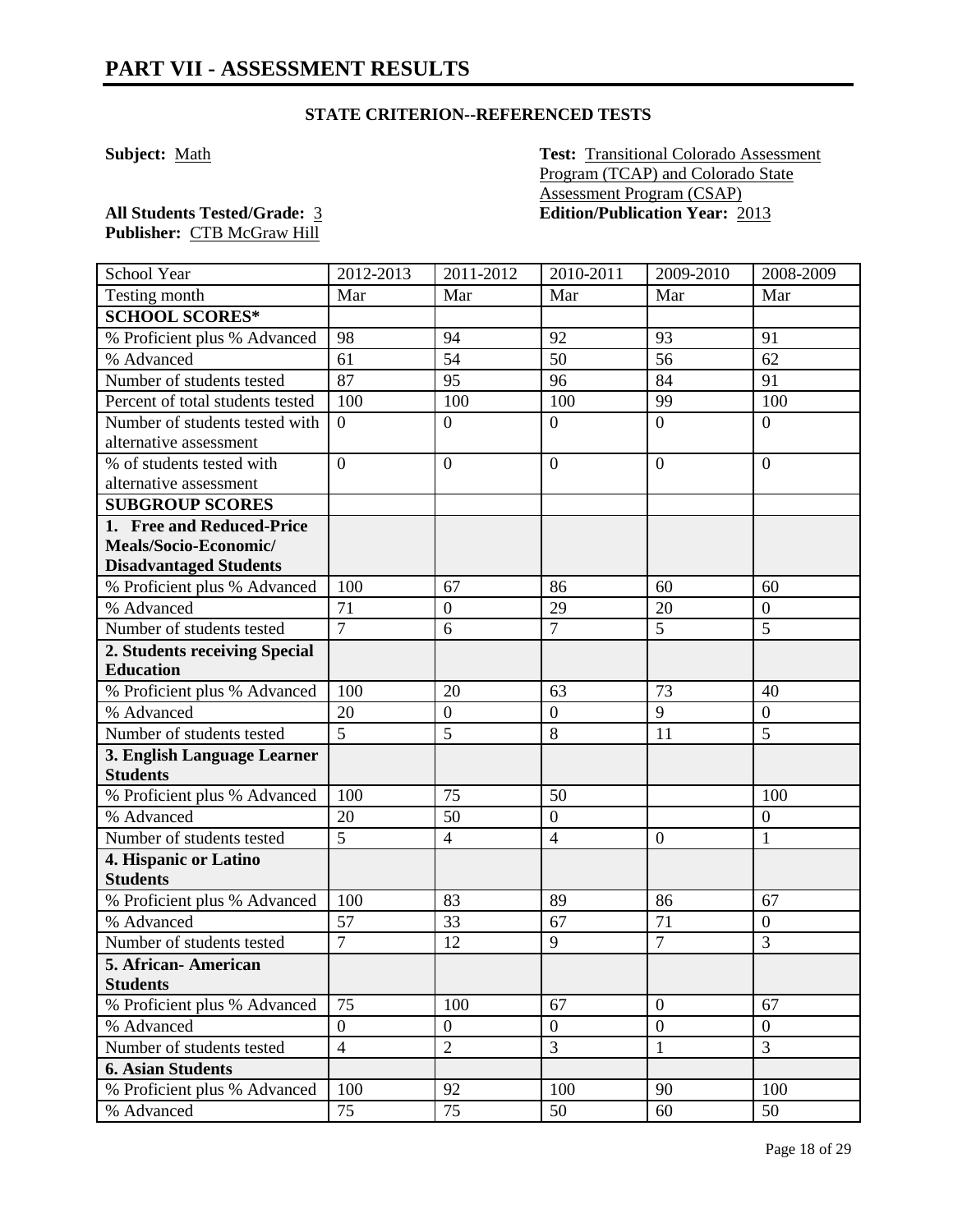| Number of students tested        | 8              | 12               | 6              | 9               | 8              |
|----------------------------------|----------------|------------------|----------------|-----------------|----------------|
| 7. American Indian or            |                |                  |                |                 |                |
| <b>Alaska Native Students</b>    |                |                  |                |                 |                |
| % Proficient plus % Advanced     |                | 100              |                | 100             | 100            |
| % Advanced                       |                | $\boldsymbol{0}$ |                | 100             | $\overline{0}$ |
| Number of students tested        | $\theta$       | $\mathbf{1}$     | $\theta$       | $\mathbf{1}$    | $\mathbf{1}$   |
| 8. Native Hawaiian or other      |                |                  |                |                 |                |
| <b>Pacific Islander Students</b> |                |                  |                |                 |                |
| % Proficient plus % Advanced     |                |                  |                |                 |                |
| % Advanced                       |                |                  |                |                 |                |
| Number of students tested        | $\overline{0}$ | $\theta$         | $\overline{0}$ | $\overline{0}$  | $\overline{0}$ |
| 9. White Students                |                |                  |                |                 |                |
| % Proficient plus % Advanced     | 98             | 95               | 92             | 95              | 92             |
| % Advanced                       | 62             | 55               | 50             | $\overline{55}$ | 68             |
| Number of students tested        | 66             | 66               | 78             | 66              | 76             |
| 10. Two or More Races            |                |                  |                |                 |                |
| identified Students              |                |                  |                |                 |                |
| % Proficient plus % Advanced     | 100            | 100              |                |                 |                |
| % Advanced                       | 100            | 100              |                |                 |                |
| Number of students tested        | $\overline{2}$ | $\overline{2}$   | $\overline{0}$ | $\overline{0}$  | $\overline{0}$ |
| 11. Other 1: Other 1             |                |                  |                |                 |                |
| % Proficient plus % Advanced     |                |                  |                |                 |                |
| % Advanced                       |                |                  |                |                 |                |
| Number of students tested        |                |                  |                |                 |                |
| 12. Other 2: Other 2             |                |                  |                |                 |                |
| % Proficient plus % Advanced     |                |                  |                |                 |                |
| % Advanced                       |                |                  |                |                 |                |
| Number of students tested        |                |                  |                |                 |                |
| 13. Other 3: Other 3             |                |                  |                |                 |                |
| % Proficient plus % Advanced     |                |                  |                |                 |                |
| % Advanced                       |                |                  |                |                 |                |
| Number of students tested        |                |                  |                |                 |                |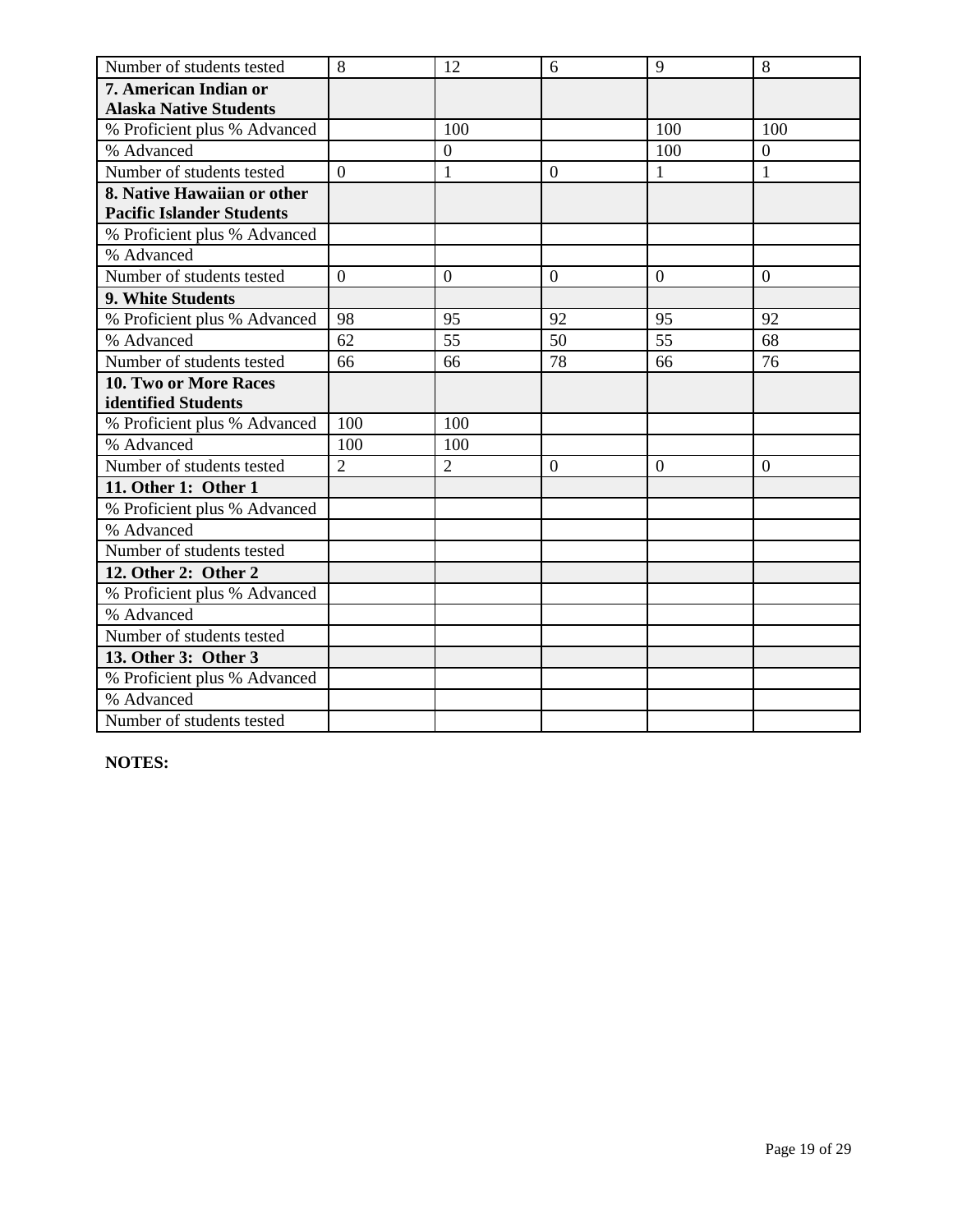**Subject:** Math **Test: Transitional Colorado Assessment** Program (TCAP) and Colorado State Assessment Program (CSAP) **All Students Tested/Grade:** 4 **Edition/Publication Year:** 2013

| School Year                                     | 2012-2013      | 2011-2012        | 2010-2011        | 2009-2010      | 2008-2009        |
|-------------------------------------------------|----------------|------------------|------------------|----------------|------------------|
| Testing month                                   | Mar            | Mar              | Mar              | Mar            | Mar              |
| <b>SCHOOL SCORES*</b>                           |                |                  |                  |                |                  |
| % Proficient plus % Advanced                    | 92             | 95               | 96               | 95             | 94               |
| % Advanced                                      | 58             | 64               | 57               | 63             | 68               |
| Number of students tested                       | 99             | 95               | 82               | 93             | 80               |
| Percent of total students tested                | 100            | 100              | 100              | 100            | 100              |
| Number of students tested with                  | $\overline{0}$ | $\boldsymbol{0}$ | $\overline{0}$   | $\overline{0}$ | $\boldsymbol{0}$ |
| alternative assessment                          |                |                  |                  |                |                  |
| % of students tested with                       | $\overline{0}$ | $\overline{0}$   | $\mathbf{0}$     | $\overline{0}$ | $\overline{0}$   |
| alternative assessment                          |                |                  |                  |                |                  |
| <b>SUBGROUP SCORES</b>                          |                |                  |                  |                |                  |
| 1. Free and Reduced-Price                       |                |                  |                  |                |                  |
| Meals/Socio-Economic/                           |                |                  |                  |                |                  |
| <b>Disadvantaged Students</b>                   |                |                  |                  |                |                  |
| % Proficient plus % Advanced                    | 33             | 83               | 57               | 86             | 100              |
| % Advanced                                      | $\overline{0}$ | 50               | 29               | $\overline{0}$ | 33               |
| Number of students tested                       | $\overline{3}$ | 6                | $\overline{7}$   | $\overline{7}$ | 3                |
| 2. Students receiving Special                   |                |                  |                  |                |                  |
| <b>Education</b>                                |                |                  |                  |                |                  |
| % Proficient plus % Advanced                    | 40             | 86               | 89               | 75             | 64               |
| % Advanced                                      | $\overline{0}$ | $\boldsymbol{0}$ | 11               | 13             | 18               |
| Number of students tested                       | 10             | $\overline{7}$   | 9                | 8              | 11               |
| 3. English Language Learner                     |                |                  |                  |                |                  |
| <b>Students</b><br>% Proficient plus % Advanced | 60             | 75               | 100              | 100            |                  |
| % Advanced                                      | 60             | 75               | $\mathbf{0}$     | 100            |                  |
| Number of students tested                       | $\overline{5}$ | $\overline{4}$   | $\overline{2}$   | $\overline{2}$ | $\mathbf{0}$     |
| 4. Hispanic or Latino                           |                |                  |                  |                |                  |
| <b>Students</b>                                 |                |                  |                  |                |                  |
| % Proficient plus % Advanced                    | 80             | 90               | 90               | 100            | 100              |
| % Advanced                                      | 50             | 70               | 70               | 67             | 50               |
| Number of students tested                       | 10             | 10               | 10               | 3              | $\overline{4}$   |
| 5. African- American                            |                |                  |                  |                |                  |
| <b>Students</b>                                 |                |                  |                  |                |                  |
| % Proficient plus % Advanced                    | 100            | 100              | $\mathbf{0}$     | 100            | 75               |
| % Advanced                                      | $\overline{0}$ | 100              | $\boldsymbol{0}$ | $\overline{0}$ | 25               |
| Number of students tested                       | $\overline{2}$ | $\mathbf{1}$     | $\mathbf{1}$     | $\overline{4}$ | $\overline{4}$   |
| <b>6. Asian Students</b>                        |                |                  |                  |                |                  |
| % Proficient plus % Advanced                    | 91             | 100              | 100              | 100            | 100              |
| % Advanced                                      | 73             | 100              | 50               | 89             | 100              |
| Number of students tested                       | 11             | $\tau$           | 10               | 9              | $\overline{4}$   |
| 7. American Indian or                           |                |                  |                  |                |                  |
| <b>Alaska Native Students</b>                   |                |                  |                  |                |                  |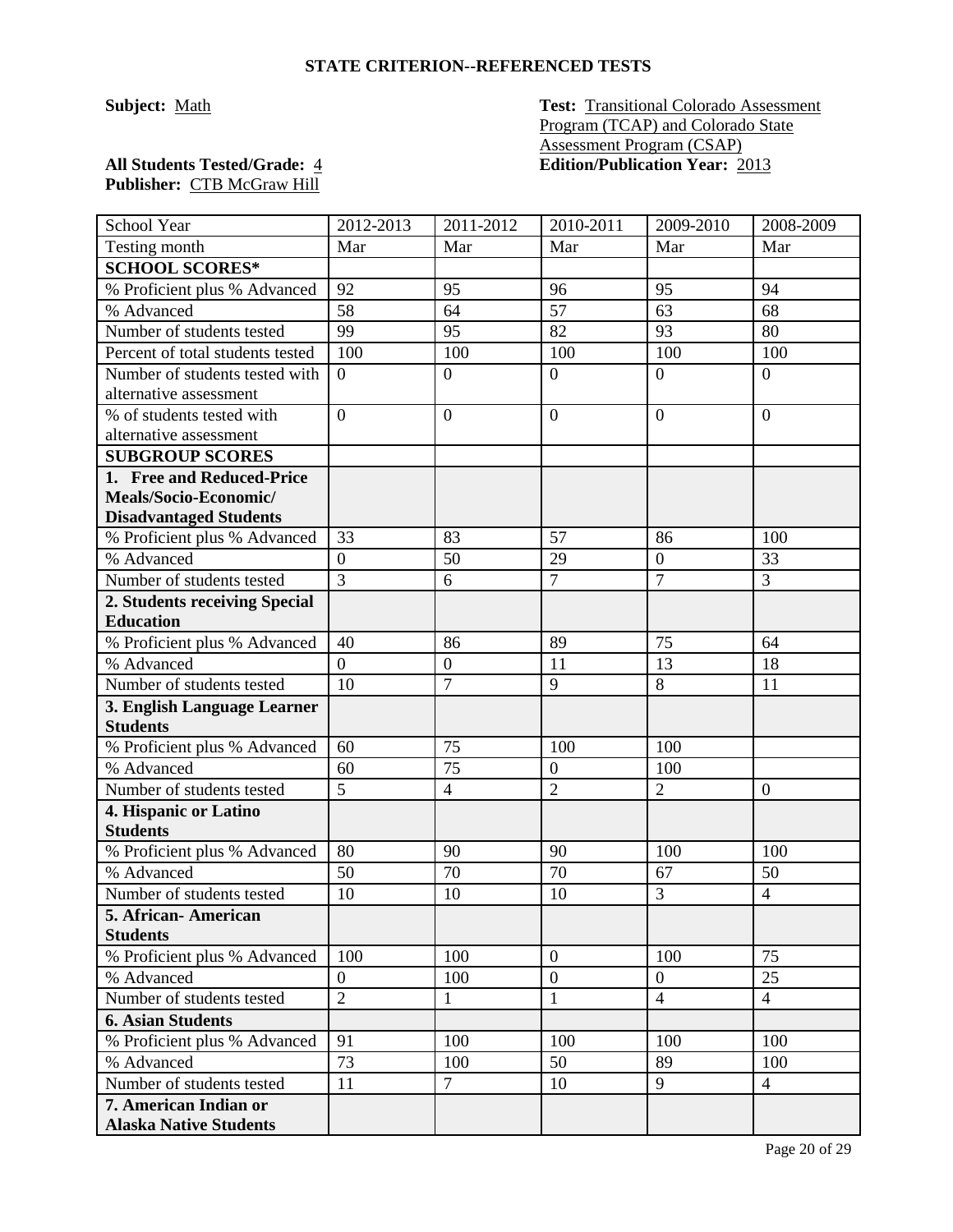| % Proficient plus % Advanced     | 100            |                | 100            | 100            |                |
|----------------------------------|----------------|----------------|----------------|----------------|----------------|
| % Advanced                       | 50             |                | 100            | $\overline{0}$ |                |
| Number of students tested        | $\overline{2}$ | $\overline{0}$ | 1              | 1              | $\overline{0}$ |
| 8. Native Hawaiian or other      |                |                |                |                |                |
| <b>Pacific Islander Students</b> |                |                |                |                |                |
| % Proficient plus % Advanced     |                |                |                |                |                |
| % Advanced                       |                |                |                |                |                |
| Number of students tested        | $\overline{0}$ | $\overline{0}$ | $\overline{0}$ | $\overline{0}$ | $\overline{0}$ |
| 9. White Students                |                |                |                |                |                |
| % Proficient plus % Advanced     | 93             | 95             | 98             | 93             | 94             |
| % Advanced                       | 58             | 60             | 57             | 64             | 69             |
| Number of students tested        | 72             | 75             | 60             | 76             | 68             |
| 10. Two or More Races            |                |                |                |                |                |
| identified Students              |                |                |                |                |                |
| % Proficient plus % Advanced     | 100            | 100            |                |                |                |
| % Advanced                       | 50             | 50             |                |                |                |
| Number of students tested        | $\overline{2}$ | $\overline{2}$ |                |                |                |
| 11. Other 1: Other 1             |                |                |                |                |                |
| % Proficient plus % Advanced     |                |                |                |                |                |
| % Advanced                       |                |                |                |                |                |
| Number of students tested        |                |                |                |                |                |
| 12. Other 2: Other 2             |                |                |                |                |                |
| % Proficient plus % Advanced     |                |                |                |                |                |
| % Advanced                       |                |                |                |                |                |
| Number of students tested        |                |                |                |                |                |
| 13. Other 3: Other 3             |                |                |                |                |                |
| % Proficient plus % Advanced     |                |                |                |                |                |
| % Advanced                       |                |                |                |                |                |
| Number of students tested        |                |                |                |                |                |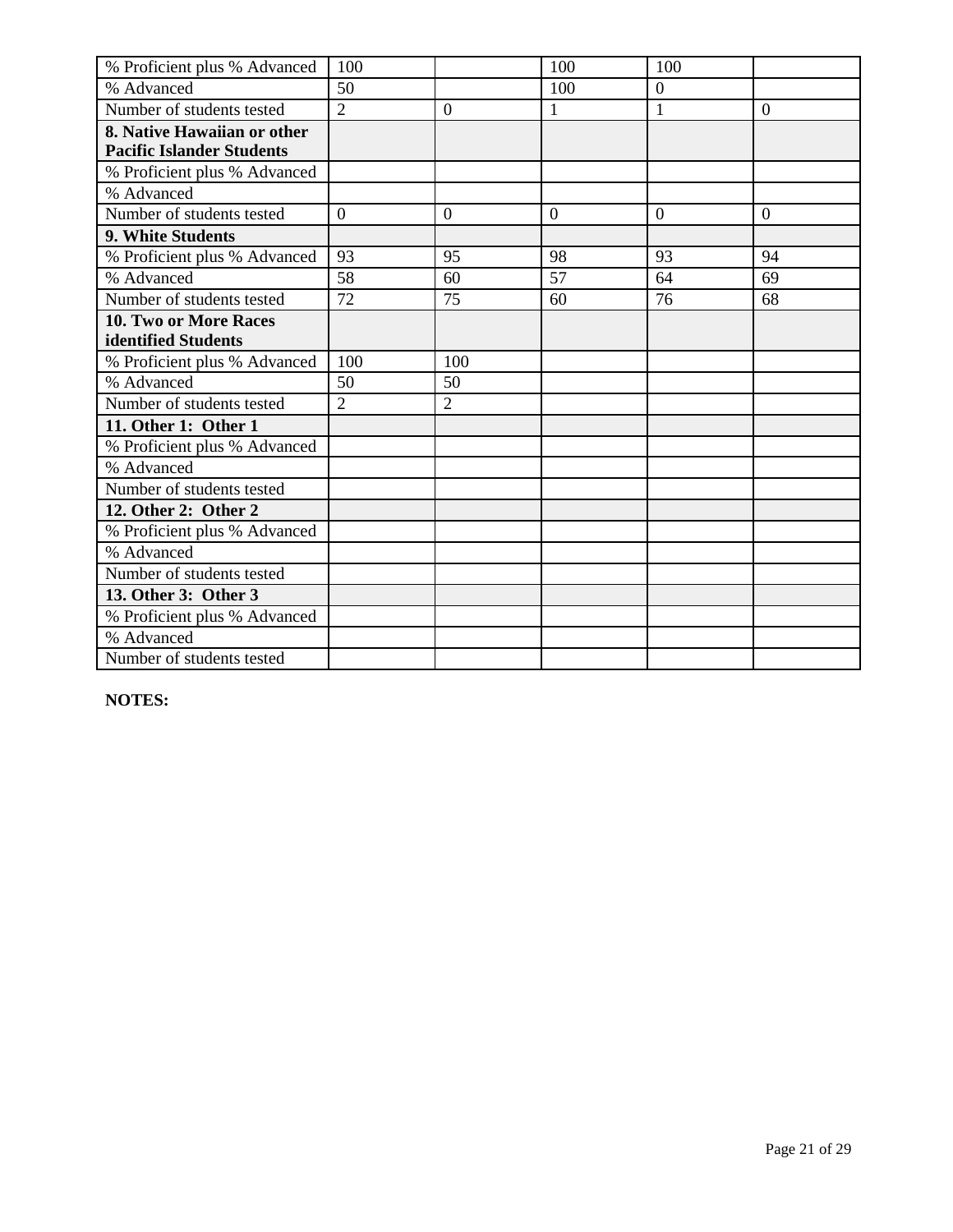**Subject:** Math **Test: Transitional Colorado Assessment** Program (TCAP) and Colorado State Assessment Program (CSAP) **All Students Tested/Grade:** 5 **Edition/Publication Year:** 2013

| School Year                                       | 2012-2013      | $2011 - 2012$    | 2010-2011      | 2009-2010        | 2008-2009        |
|---------------------------------------------------|----------------|------------------|----------------|------------------|------------------|
| Testing month                                     | Mar            | Mar              | Mar            | Mar              | Mar              |
| <b>SCHOOL SCORES*</b>                             |                |                  |                |                  |                  |
| % Proficient plus % Advanced                      | 92             | 95               | 90             | 96               | 99               |
| % Advanced                                        | 60             | 60               | 63             | 62               | 57               |
| Number of students tested                         | 96             | 85               | 83             | 74               | 96               |
| Percent of total students tested                  | 100            | 100              | 99             | 100              | 100              |
| Number of students tested with                    | $\overline{0}$ | $\overline{0}$   | $\overline{0}$ | $\overline{0}$   | $\overline{0}$   |
| alternative assessment                            |                |                  |                |                  |                  |
| % of students tested with                         | $\overline{0}$ | $\boldsymbol{0}$ | $\overline{0}$ | $\overline{0}$   | $\theta$         |
| alternative assessment                            |                |                  |                |                  |                  |
| <b>SUBGROUP SCORES</b>                            |                |                  |                |                  |                  |
| 1. Free and Reduced-Price                         |                |                  |                |                  |                  |
| Meals/Socio-Economic/                             |                |                  |                |                  |                  |
| <b>Disadvantaged Students</b>                     |                |                  |                |                  |                  |
| % Proficient plus % Advanced                      | 75             | 57               | 100            | 100              | 86               |
| % Advanced                                        | 50             | 29               | 22             | 75               | 71               |
| Number of students tested                         | $\overline{8}$ | $\overline{7}$   | 9              | $\overline{4}$   | $\overline{7}$   |
| 2. Students receiving Special<br><b>Education</b> |                |                  |                |                  |                  |
| % Proficient plus % Advanced                      | 50             | 75               | 56             | 63               | 88               |
| % Advanced                                        | $\overline{0}$ |                  | 22             | 25               | $\boldsymbol{0}$ |
|                                                   | 10             | 13<br>8          | 9              | 8                | 8                |
| Number of students tested                         |                |                  |                |                  |                  |
| 3. English Language Learner<br><b>Students</b>    |                |                  |                |                  |                  |
| % Proficient plus % Advanced                      | 100            | 100              |                |                  |                  |
| % Advanced                                        | 67             | 67               |                |                  |                  |
| Number of students tested                         | 3              | 3                | $\mathbf{0}$   | $\boldsymbol{0}$ | $\mathbf{0}$     |
| 4. Hispanic or Latino                             |                |                  |                |                  |                  |
| <b>Students</b>                                   |                |                  |                |                  |                  |
| % Proficient plus % Advanced                      | 100            | 82               | 100            | 100              | 100              |
| % Advanced                                        | 64             | 64               | 60             | 25               | 100              |
| Number of students tested                         | 11             | 11               | 5              | $\overline{4}$   | 3                |
| 5. African-American                               |                |                  |                |                  |                  |
| <b>Students</b>                                   |                |                  |                |                  |                  |
| % Proficient plus % Advanced                      | 100            |                  | 100            | 100              | 67               |
| % Advanced                                        | 100            |                  | 50             | 100              | $\overline{0}$   |
| Number of students tested                         | $\mathbf{1}$   | $\overline{0}$   | $\overline{2}$ | $\overline{2}$   | 3                |
| <b>6. Asian Students</b>                          |                |                  |                |                  |                  |
| % Proficient plus % Advanced                      | 100            | 100              | 86             | 100              | 100              |
| % Advanced                                        | 80             | 88               | 86             | 75               | 100              |
| Number of students tested                         | 5 <sup>5</sup> | 8                | $\tau$         | $\overline{4}$   | $\mathbf{1}$     |
| 7. American Indian or                             |                |                  |                |                  |                  |
| <b>Alaska Native Students</b>                     |                |                  |                |                  |                  |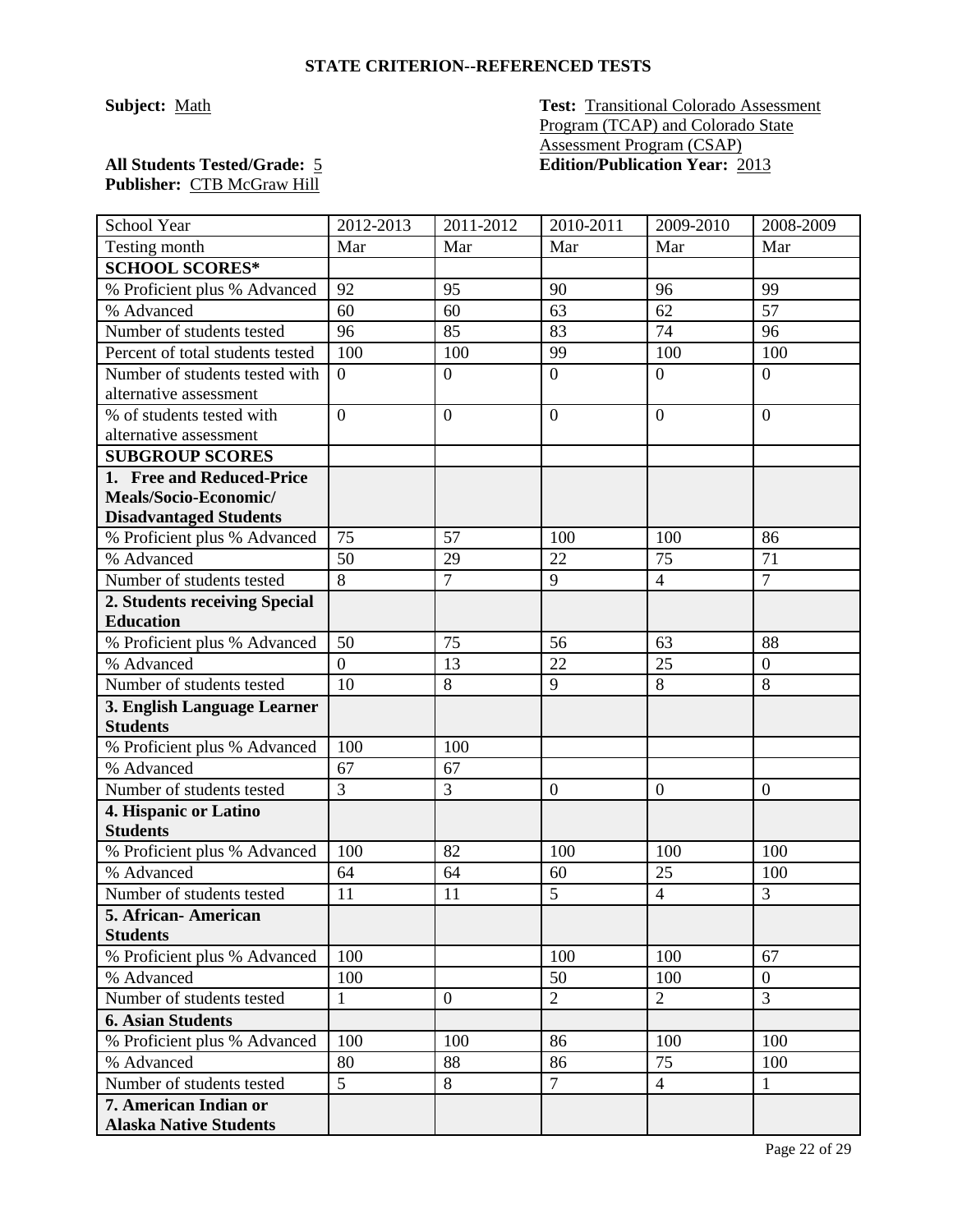| % Proficient plus % Advanced     |                | 100              | 100              |                |                |
|----------------------------------|----------------|------------------|------------------|----------------|----------------|
| % Advanced                       |                | 100              | $\boldsymbol{0}$ |                |                |
| Number of students tested        | $\Omega$       | $\mathbf{1}$     | $\mathbf{1}$     | $\overline{0}$ | $\overline{0}$ |
| 8. Native Hawaiian or other      |                |                  |                  |                |                |
| <b>Pacific Islander Students</b> |                |                  |                  |                |                |
| % Proficient plus % Advanced     |                |                  |                  |                |                |
| % Advanced                       |                |                  |                  |                |                |
| Number of students tested        | $\overline{0}$ | $\boldsymbol{0}$ | $\overline{0}$   | $\overline{0}$ | $\overline{0}$ |
| 9. White Students                |                |                  |                  |                |                |
| % Proficient plus % Advanced     | 90             | 98               | 90               | 95             | 100            |
| % Advanced                       | 58             | 54               | 62               | 63             | 57             |
| Number of students tested        | 77             | 61               | 68               | 64             | 89             |
| <b>10. Two or More Races</b>     |                |                  |                  |                |                |
| identified Students              |                |                  |                  |                |                |
| % Proficient plus % Advanced     | 100            | 75               |                  |                |                |
| % Advanced                       | 50             | 75               |                  |                |                |
| Number of students tested        | $\overline{2}$ | $\overline{4}$   | $\Omega$         | $\Omega$       | $\Omega$       |
| 11. Other 1: Other 1             |                |                  |                  |                |                |
| % Proficient plus % Advanced     |                |                  |                  |                |                |
| % Advanced                       |                |                  |                  |                |                |
| Number of students tested        |                |                  |                  |                |                |
| 12. Other 2: Other 2             |                |                  |                  |                |                |
| % Proficient plus % Advanced     |                |                  |                  |                |                |
| % Advanced                       |                |                  |                  |                |                |
| Number of students tested        |                |                  |                  |                |                |
| 13. Other 3: Other 3             |                |                  |                  |                |                |
| % Proficient plus % Advanced     |                |                  |                  |                |                |
| % Advanced                       |                |                  |                  |                |                |
| Number of students tested        |                |                  |                  |                |                |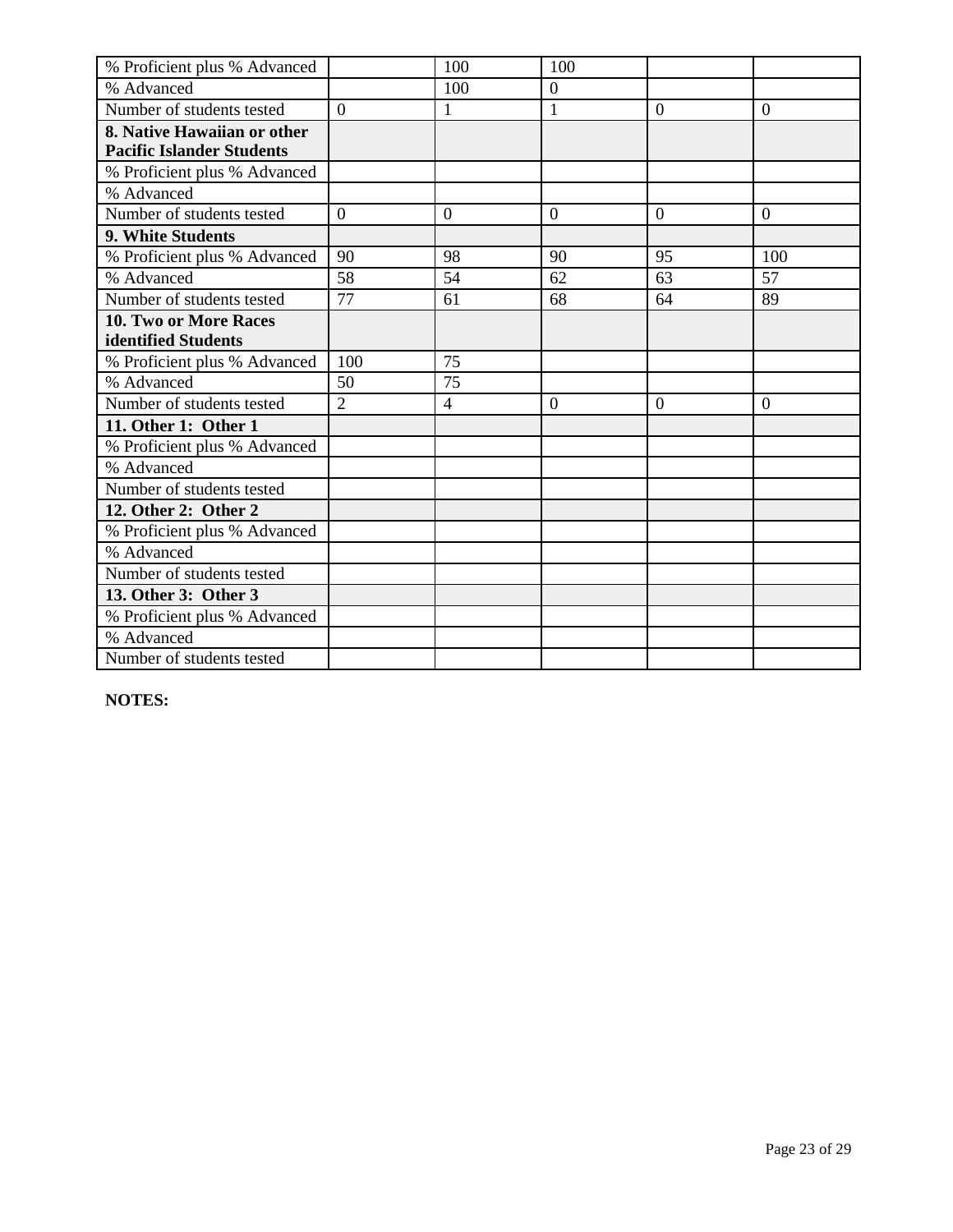**Subject: Reading/ELA Test:** Transitional Colorado Assessment Program (TCAP) and Colorado State Assessment Program (CSAP) **All Students Tested/Grade:** 3 **Edition/Publication Year:** 2013

| School Year                              | 2012-2013                          | $2011 - 2012$    | 2010-2011                      | 2009-2010        | 2008-2009                        |
|------------------------------------------|------------------------------------|------------------|--------------------------------|------------------|----------------------------------|
| Testing month                            | Feb                                | Feb              | Feb                            | Feb              | Feb                              |
| <b>SCHOOL SCORES*</b>                    |                                    |                  |                                |                  |                                  |
| % Proficient plus % Advanced             | 98                                 | 94               | 92                             | 94               | 93                               |
| % Advanced                               | 21                                 | 15               | 13                             | 18               | 15                               |
| Number of students tested                | 87                                 | 95               | 97                             | 85               | 92                               |
| Percent of total students tested         | 100                                | 100              | 100                            | 100              | 100                              |
| Number of students tested with           | $\overline{0}$                     | $\boldsymbol{0}$ | $\overline{0}$                 | $\overline{0}$   | $\boldsymbol{0}$                 |
| alternative assessment                   |                                    |                  |                                |                  |                                  |
| % of students tested with                | $\overline{0}$                     | $\overline{0}$   | $\mathbf{0}$                   | $\overline{0}$   | $\overline{0}$                   |
| alternative assessment                   |                                    |                  |                                |                  |                                  |
| <b>SUBGROUP SCORES</b>                   |                                    |                  |                                |                  |                                  |
| 1. Free and Reduced-Price                |                                    |                  |                                |                  |                                  |
| Meals/Socio-Economic/                    |                                    |                  |                                |                  |                                  |
| <b>Disadvantaged Students</b>            |                                    |                  |                                |                  |                                  |
| % Proficient plus % Advanced             | 100                                | 67               | 88                             | 100              | 50                               |
| % Advanced                               | 29                                 | 17               | $\mathbf{0}$                   | $\overline{0}$   | $\overline{0}$                   |
| Number of students tested                | $\overline{7}$                     | 6                | $8\,$                          | 5                | 6                                |
| 2. Students receiving Special            |                                    |                  |                                |                  |                                  |
| <b>Education</b>                         |                                    |                  |                                |                  |                                  |
| % Proficient plus % Advanced             | 80                                 | 40               | 63                             | 73               | 60                               |
| % Advanced                               | $\boldsymbol{0}$                   | $\boldsymbol{0}$ | $\boldsymbol{0}$               | $\boldsymbol{0}$ | $\boldsymbol{0}$                 |
| Number of students tested                | $\overline{5}$                     | 5                | 8                              | 11               | 5                                |
| 3. English Language Learner              |                                    |                  |                                |                  |                                  |
| <b>Students</b>                          |                                    | 75               |                                |                  |                                  |
| % Proficient plus % Advanced             | 60                                 |                  | 25                             |                  | $\overline{0}$                   |
| % Advanced                               | $\boldsymbol{0}$<br>$\overline{5}$ | $\boldsymbol{0}$ | $\mathbf{0}$<br>$\overline{4}$ |                  | $\overline{0}$<br>$\overline{2}$ |
| Number of students tested                |                                    | $\overline{4}$   |                                | $\overline{0}$   |                                  |
| 4. Hispanic or Latino<br><b>Students</b> |                                    |                  |                                |                  |                                  |
| % Proficient plus % Advanced             | 100                                | 92               | 100                            | 100              | 50                               |
| % Advanced                               | $\boldsymbol{0}$                   | 25               | 22                             | 14               | $\boldsymbol{0}$                 |
| Number of students tested                | $\overline{7}$                     | 12               | 9                              | $\overline{7}$   | $\overline{4}$                   |
| 5. African- American                     |                                    |                  |                                |                  |                                  |
| <b>Students</b>                          |                                    |                  |                                |                  |                                  |
| % Proficient plus % Advanced             | 75                                 | 100              | 67                             | 100              | 100                              |
| % Advanced                               | $\overline{0}$                     | $\overline{0}$   | $\overline{0}$                 | $\overline{0}$   | $\overline{0}$                   |
| Number of students tested                | $\overline{4}$                     | $\overline{c}$   | $\overline{3}$                 | $\mathbf{1}$     | 3                                |
| <b>6. Asian Students</b>                 |                                    |                  |                                |                  |                                  |
| % Proficient plus % Advanced             | 88                                 | 92               | 71                             | 90               | 88                               |
| % Advanced                               | 25                                 | 17               | $\boldsymbol{0}$               | 20               | 25                               |
| Number of students tested                | 8                                  | 12               | $\tau$                         | 10               | 8                                |
| 7. American Indian or                    |                                    |                  |                                |                  |                                  |
| <b>Alaska Native Students</b>            |                                    |                  |                                |                  |                                  |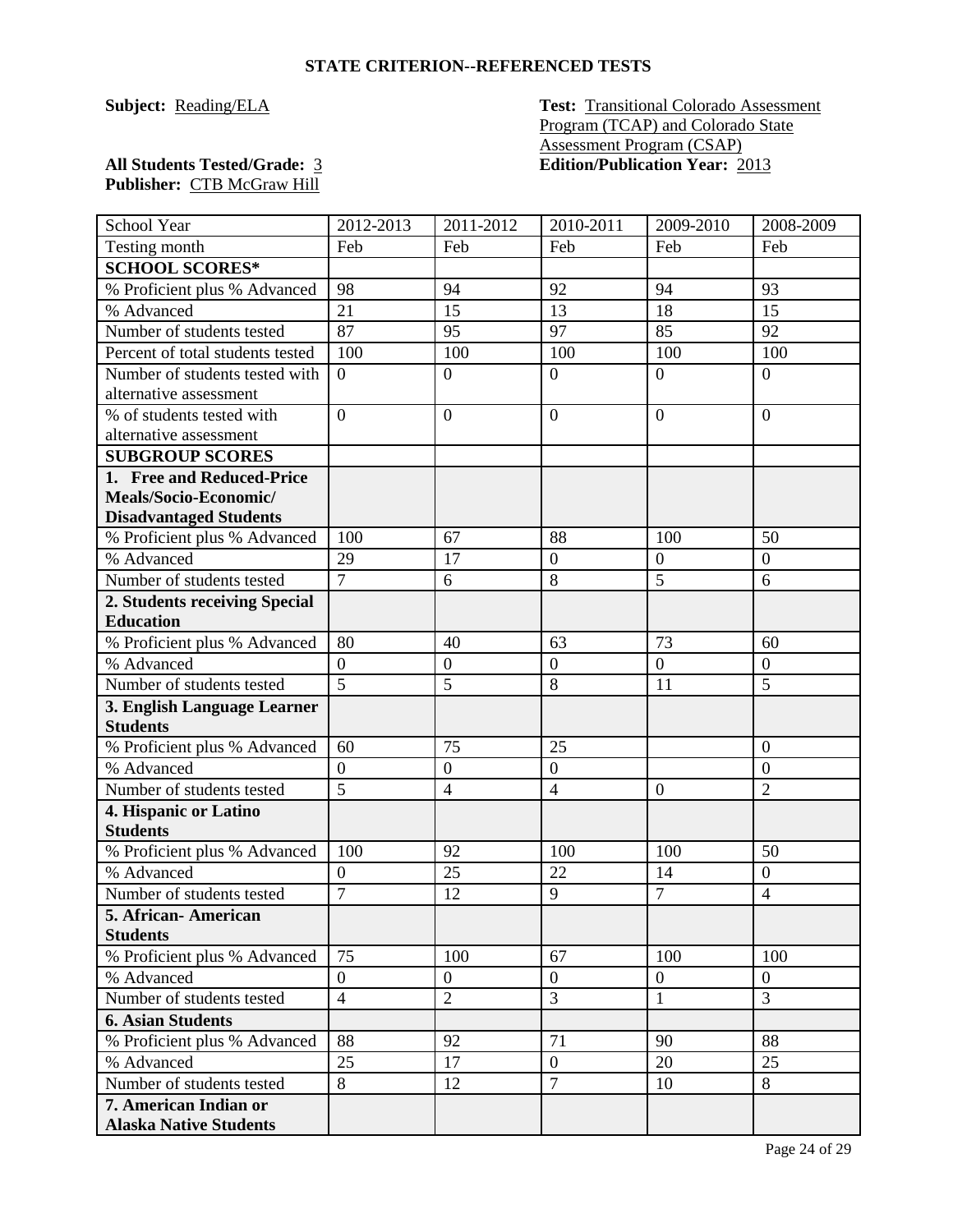| % Proficient plus % Advanced     |                | 100            |                | 100              | 100              |
|----------------------------------|----------------|----------------|----------------|------------------|------------------|
| % Advanced                       |                | $\overline{0}$ |                | $\boldsymbol{0}$ | $\boldsymbol{0}$ |
| Number of students tested        | $\Omega$       | $\mathbf{1}$   | $\Omega$       | 1                | 1                |
| 8. Native Hawaiian or other      |                |                |                |                  |                  |
| <b>Pacific Islander Students</b> |                |                |                |                  |                  |
| % Proficient plus % Advanced     |                |                |                |                  |                  |
| % Advanced                       |                |                |                |                  |                  |
| Number of students tested        | $\overline{0}$ | $\mathbf{0}$   | $\overline{0}$ | $\mathbf{0}$     | $\overline{0}$   |
| 9. White Students                |                |                |                |                  |                  |
| % Proficient plus % Advanced     | 100            | 94             | 94             | 94               | 96               |
| % Advanced                       | 23             | 14             | 14             | 18               | 16               |
| Number of students tested        | 66             | 66             | 78             | 66               | 76               |
| <b>10. Two or More Races</b>     |                |                |                |                  |                  |
| identified Students              |                |                |                |                  |                  |
| % Proficient plus % Advanced     | 100            | 100            |                |                  |                  |
| % Advanced                       | 50             | $\mathbf{0}$   |                |                  |                  |
| Number of students tested        | $\overline{2}$ | $\overline{2}$ | $\Omega$       | $\theta$         | $\overline{0}$   |
| 11. Other 1: Other 1             |                |                |                |                  |                  |
| % Proficient plus % Advanced     |                |                |                |                  |                  |
| % Advanced                       |                |                |                |                  |                  |
| Number of students tested        |                |                |                |                  |                  |
| 12. Other 2: Other 2             |                |                |                |                  |                  |
| % Proficient plus % Advanced     |                |                |                |                  |                  |
| % Advanced                       |                |                |                |                  |                  |
| Number of students tested        |                |                |                |                  |                  |
| 13. Other 3: Other 3             |                |                |                |                  |                  |
| % Proficient plus % Advanced     |                |                |                |                  |                  |
| % Advanced                       |                |                |                |                  |                  |
| Number of students tested        |                |                |                |                  |                  |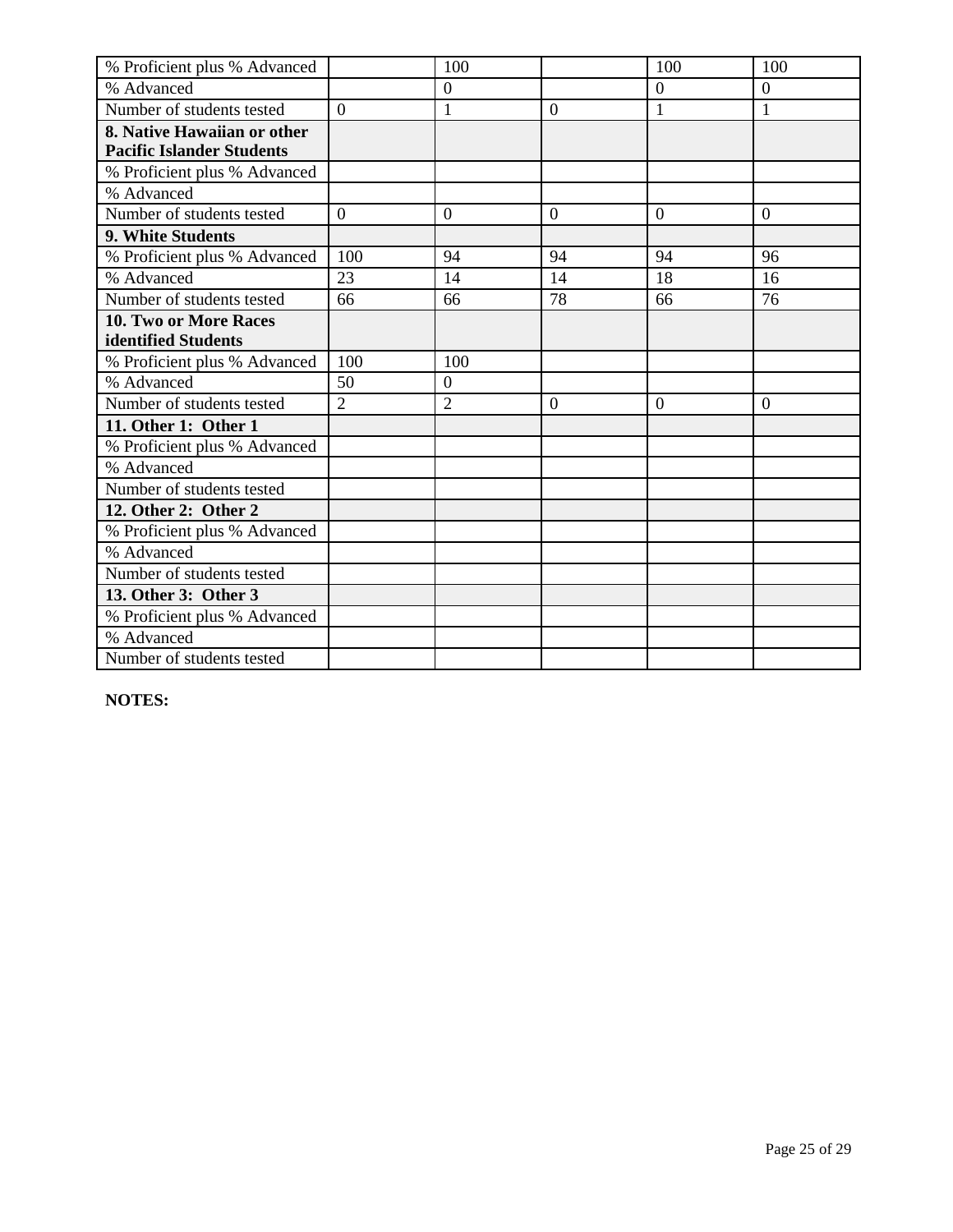**Subject: Reading/ELA Test:** Transitional Colorado Assessment Program (TCAP) and Colorado State Assessment Program (CSAP) **All Students Tested/Grade:** 4 **Edition/Publication Year:** 2013

| School Year                                | 2012-2013        | 2011-2012        | 2010-2011        | 2009-2010        | 2008-2009        |
|--------------------------------------------|------------------|------------------|------------------|------------------|------------------|
| Testing month                              | Mar              | Mar              | Mar              | Mar              | Mar              |
| <b>SCHOOL SCORES*</b>                      |                  |                  |                  |                  |                  |
| % Proficient plus % Advanced               | 95               | 89               | 93               | 95               | 91               |
| % Advanced                                 | 6                | 14               | 20               | 13               | 16               |
| Number of students tested                  | 98               | 95               | 80               | 93               | 80               |
| Percent of total students tested           | 100              | 100              | 98               | 100              | 100              |
| Number of students tested with             | $\overline{0}$   | $\overline{0}$   | $\overline{0}$   | $\overline{0}$   | $\boldsymbol{0}$ |
| alternative assessment                     |                  |                  |                  |                  |                  |
| % of students tested with                  | $\overline{0}$   | $\overline{0}$   | $\boldsymbol{0}$ | $\overline{0}$   | $\overline{0}$   |
| alternative assessment                     |                  |                  |                  |                  |                  |
| <b>SUBGROUP SCORES</b>                     |                  |                  |                  |                  |                  |
| 1. Free and Reduced-Price                  |                  |                  |                  |                  |                  |
| Meals/Socio-Economic/                      |                  |                  |                  |                  |                  |
| <b>Disadvantaged Students</b>              |                  |                  |                  |                  |                  |
| % Proficient plus % Advanced               | 67               | 83               | 86               | 86               | 100              |
| % Advanced                                 | $\overline{0}$   | $\boldsymbol{0}$ | $\mathbf{0}$     | $\boldsymbol{0}$ | $\overline{0}$   |
| Number of students tested                  | $\overline{3}$   | 6                | 6                | $\overline{7}$   | $\overline{3}$   |
| 2. Students receiving Special              |                  |                  |                  |                  |                  |
| <b>Education</b>                           |                  |                  |                  |                  |                  |
| % Proficient plus % Advanced               | 67               | 29               | 67               | 38               | 55               |
| % Advanced                                 | $\boldsymbol{0}$ | $\boldsymbol{0}$ | $\boldsymbol{0}$ | $\boldsymbol{0}$ | $\boldsymbol{0}$ |
| Number of students tested                  | 9                | $\overline{7}$   | 8                | 8                | 11               |
| 3. English Language Learner                |                  |                  |                  |                  |                  |
| <b>Students</b>                            |                  |                  |                  |                  |                  |
| % Proficient plus % Advanced               | 100              | 75               | $\overline{0}$   | 50               |                  |
| % Advanced                                 | $\boldsymbol{0}$ | $\boldsymbol{0}$ | $\overline{0}$   | $\overline{0}$   |                  |
| Number of students tested                  | $\overline{5}$   | $\overline{4}$   | $\overline{2}$   | $\overline{2}$   | $\overline{0}$   |
| 4. Hispanic or Latino                      |                  |                  |                  |                  |                  |
| <b>Students</b>                            | 100              | 100              | 70               | 100              | 100              |
| % Proficient plus % Advanced<br>% Advanced | $\overline{0}$   | 20               | 30               | $\boldsymbol{0}$ | $\theta$         |
| Number of students tested                  | 9                | 10               | 9                | 3                | $\overline{4}$   |
| 5. African- American                       |                  |                  |                  |                  |                  |
| <b>Students</b>                            |                  |                  |                  |                  |                  |
| % Proficient plus % Advanced               | 100              | 100              | 100              | 100              | 50               |
| % Advanced                                 | $\boldsymbol{0}$ | $\mathbf{0}$     | $\boldsymbol{0}$ | $\overline{0}$   | $\overline{0}$   |
| Number of students tested                  | $\overline{2}$   | $\mathbf{1}$     | $\mathbf{1}$     | $\overline{4}$   | $\overline{4}$   |
| <b>6. Asian Students</b>                   |                  |                  |                  |                  |                  |
| % Proficient plus % Advanced               | 100              | 86               | 90               | 89               | 100              |
| % Advanced                                 | 18               | $\overline{0}$   | 10               | 11               | 25               |
| Number of students tested                  | 11               | $\overline{7}$   | 10               | 9                | $\overline{4}$   |
| 7. American Indian or                      |                  |                  |                  |                  |                  |
| <b>Alaska Native Students</b>              |                  |                  |                  |                  |                  |
|                                            |                  |                  |                  |                  |                  |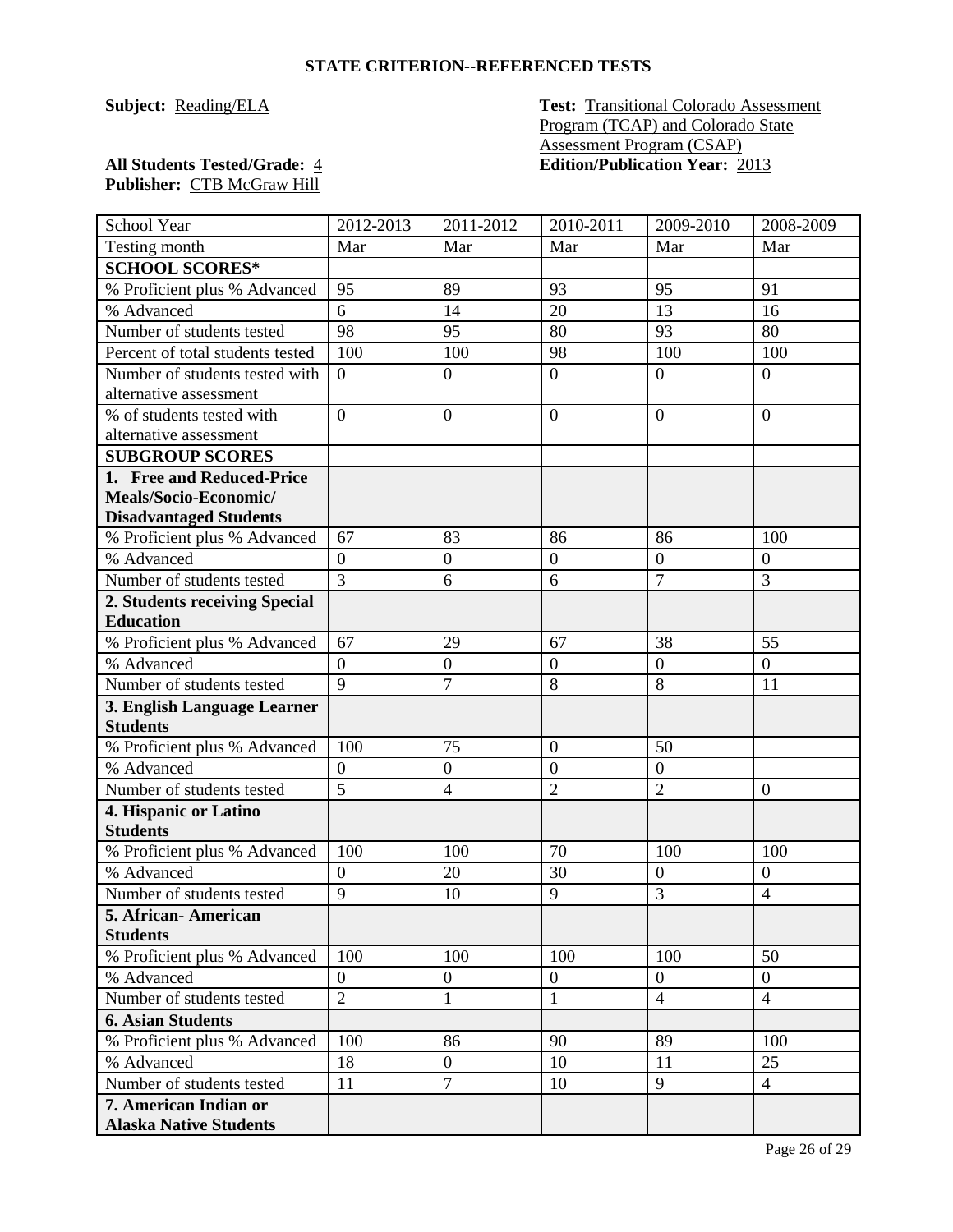| % Proficient plus % Advanced     | 100            |                | 100            | 100            |                |
|----------------------------------|----------------|----------------|----------------|----------------|----------------|
| % Advanced                       | $\overline{0}$ |                | $\overline{0}$ | $\overline{0}$ |                |
| Number of students tested        | $\overline{2}$ | $\theta$       | $\mathbf{1}$   | $\mathbf{1}$   | $\overline{0}$ |
| 8. Native Hawaiian or other      |                |                |                |                |                |
| <b>Pacific Islander Students</b> |                |                |                |                |                |
| % Proficient plus % Advanced     |                |                |                |                |                |
| % Advanced                       |                |                |                |                |                |
| Number of students tested        | $\overline{0}$ | $\theta$       | $\overline{0}$ | $\overline{0}$ | $\overline{0}$ |
| 9. White Students                |                |                |                |                |                |
| % Proficient plus % Advanced     | 93             | 88             | 97             | 95             | 93             |
| % Advanced                       | 6              | 15             | 20             | 14             | 18             |
| Number of students tested        | 72             | 75             | 59             | 76             | 68             |
| 10. Two or More Races            |                |                |                |                |                |
| identified Students              |                |                |                |                |                |
| % Proficient plus % Advanced     | 100            | 100            |                |                |                |
| % Advanced                       | $\overline{0}$ | $\overline{0}$ |                |                |                |
| Number of students tested        | $\overline{2}$ | $\overline{2}$ | $\Omega$       | $\Omega$       | $\overline{0}$ |
| 11. Other 1: Other 1             |                |                |                |                |                |
| % Proficient plus % Advanced     |                |                |                |                |                |
| % Advanced                       |                |                |                |                |                |
| Number of students tested        |                |                |                |                |                |
| 12. Other 2: Other 2             |                |                |                |                |                |
| % Proficient plus % Advanced     |                |                |                |                |                |
| % Advanced                       |                |                |                |                |                |
| Number of students tested        |                |                |                |                |                |
| 13. Other 3: Other 3             |                |                |                |                |                |
| % Proficient plus % Advanced     |                |                |                |                |                |
| % Advanced                       |                |                |                |                |                |
| Number of students tested        |                |                |                |                |                |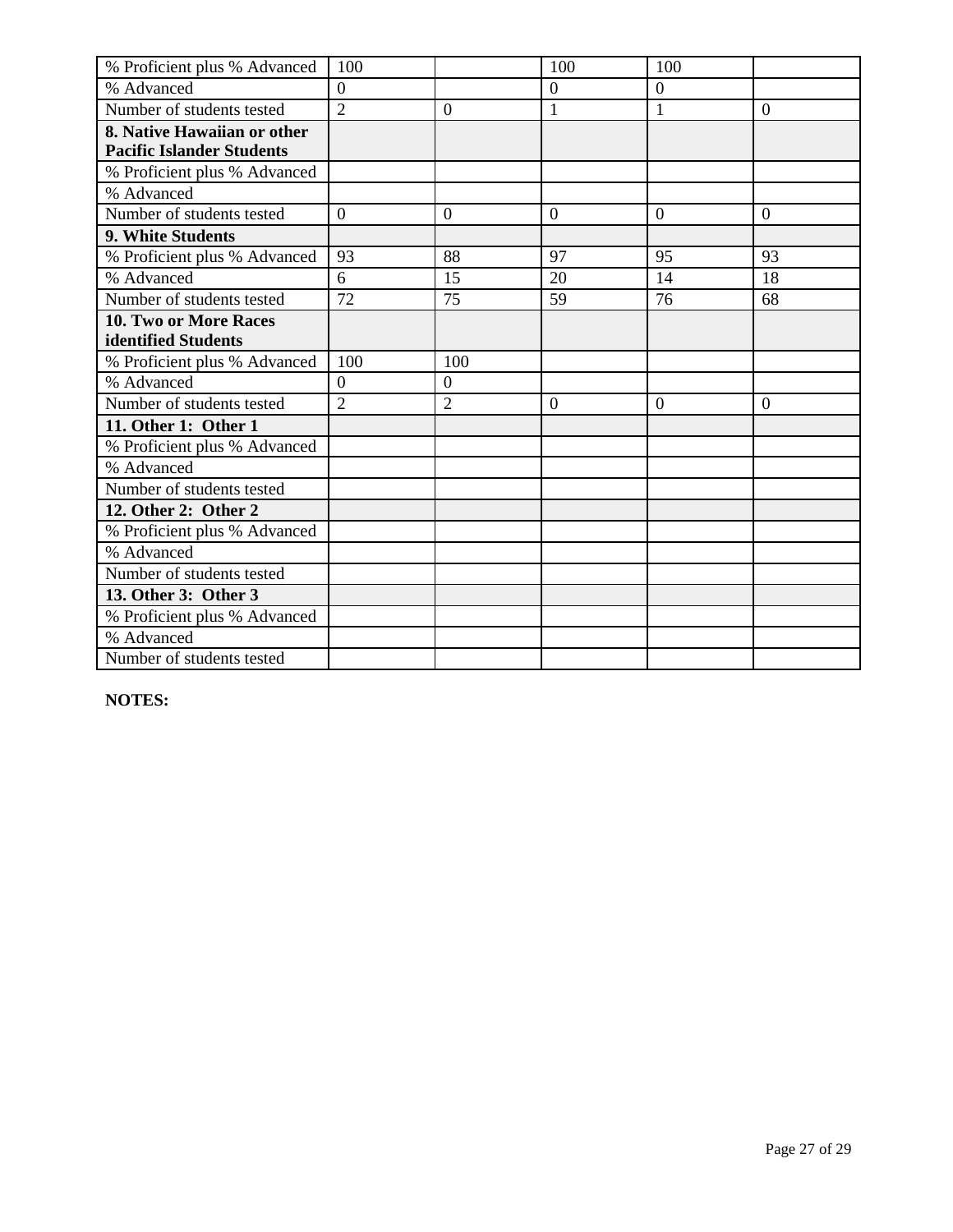**Subject: Reading/ELA Test:** Transitional Colorado Assessment Program (TCAP) and Colorado State Assessment Program (CSAP) **All Students Tested/Grade:** 5 **Edition/Publication Year:** 2013

| School Year                                     | 2012-2013                          | 2011-2012      | 2010-2011        | 2009-2010        | 2008-2009        |
|-------------------------------------------------|------------------------------------|----------------|------------------|------------------|------------------|
| Testing month                                   | Mar                                | Mar            | Mar              | Mar              | Mar              |
| <b>SCHOOL SCORES*</b>                           |                                    |                |                  |                  |                  |
| % Proficient plus % Advanced                    | 94                                 | 94             | 93               | 95               | 96               |
| % Advanced                                      | 20                                 | 24             | 24               | 28               | 20               |
| Number of students tested                       | 96                                 | 85             | 83               | 74               | 96               |
| Percent of total students tested                | 100                                | 100            | 99               | 100              | 100              |
| Number of students tested with                  | $\overline{0}$                     | $\overline{0}$ | $\overline{0}$   | $\overline{0}$   | $\overline{0}$   |
| alternative assessment                          |                                    |                |                  |                  |                  |
| % of students tested with                       | $\overline{0}$                     | $\overline{0}$ | $\overline{0}$   | $\overline{0}$   | $\overline{0}$   |
| alternative assessment                          |                                    |                |                  |                  |                  |
| <b>SUBGROUP SCORES</b>                          |                                    |                |                  |                  |                  |
| 1. Free and Reduced-Price                       |                                    |                |                  |                  |                  |
| Meals/Socio-Economic/                           |                                    |                |                  |                  |                  |
| <b>Disadvantaged Students</b>                   |                                    |                |                  |                  |                  |
| % Proficient plus % Advanced                    | 88                                 | 86             | 89               | 100              | 86               |
| % Advanced                                      | 13                                 | 14             | 11               | $\overline{0}$   | 14               |
| Number of students tested                       | $\overline{8}$                     | $\overline{7}$ | 9                | $\overline{4}$   | $\overline{7}$   |
| 2. Students receiving Special                   |                                    |                |                  |                  |                  |
| <b>Education</b>                                |                                    |                |                  |                  |                  |
| % Proficient plus % Advanced                    | 50                                 | 63             | 67               | 63               | 50               |
| % Advanced                                      | $\overline{0}$                     | 13             | $\boldsymbol{0}$ | 13               | $\boldsymbol{0}$ |
| Number of students tested                       | 10                                 | 8              | 9                | 8                | 8                |
| 3. English Language Learner                     |                                    |                |                  |                  |                  |
| <b>Students</b>                                 |                                    |                |                  |                  |                  |
| % Proficient plus % Advanced                    | 100                                | 100            |                  |                  |                  |
| % Advanced                                      | $\boldsymbol{0}$<br>$\overline{3}$ | $\overline{0}$ |                  |                  |                  |
| Number of students tested                       |                                    | $\overline{3}$ | $\overline{0}$   | $\boldsymbol{0}$ | $\overline{0}$   |
| 4. Hispanic or Latino                           |                                    |                |                  |                  |                  |
| <b>Students</b><br>% Proficient plus % Advanced | 100                                | 91             | 100              | 100              | 100              |
| % Advanced                                      | 27                                 | 36             | 20               | $\mathbf{0}$     | $\mathbf{0}$     |
| Number of students tested                       | 11                                 | 11             | 5                | 4                | 3                |
| 5. African-American                             |                                    |                |                  |                  |                  |
| <b>Students</b>                                 |                                    |                |                  |                  |                  |
| % Proficient plus % Advanced                    | 100                                |                | 100              | 100              | 67               |
| % Advanced                                      | 100                                |                | $\overline{0}$   | $\overline{0}$   | $\theta$         |
| Number of students tested                       | $\mathbf{1}$                       | $\overline{0}$ | $\sqrt{2}$       | $\overline{2}$   | 3                |
| <b>6. Asian Students</b>                        |                                    |                |                  |                  |                  |
| % Proficient plus % Advanced                    | 100                                | 100            | 100              | 75               | 100              |
| % Advanced                                      | $\overline{0}$                     | $\mathbf{0}$   | 29               | 50               | $\boldsymbol{0}$ |
| Number of students tested                       | $\overline{5}$                     | $\overline{8}$ | $\overline{7}$   | $\overline{4}$   | $\mathbf{1}$     |
| 7. American Indian or                           |                                    |                |                  |                  |                  |
| <b>Alaska Native Students</b>                   |                                    |                |                  |                  |                  |
|                                                 |                                    |                |                  |                  |                  |